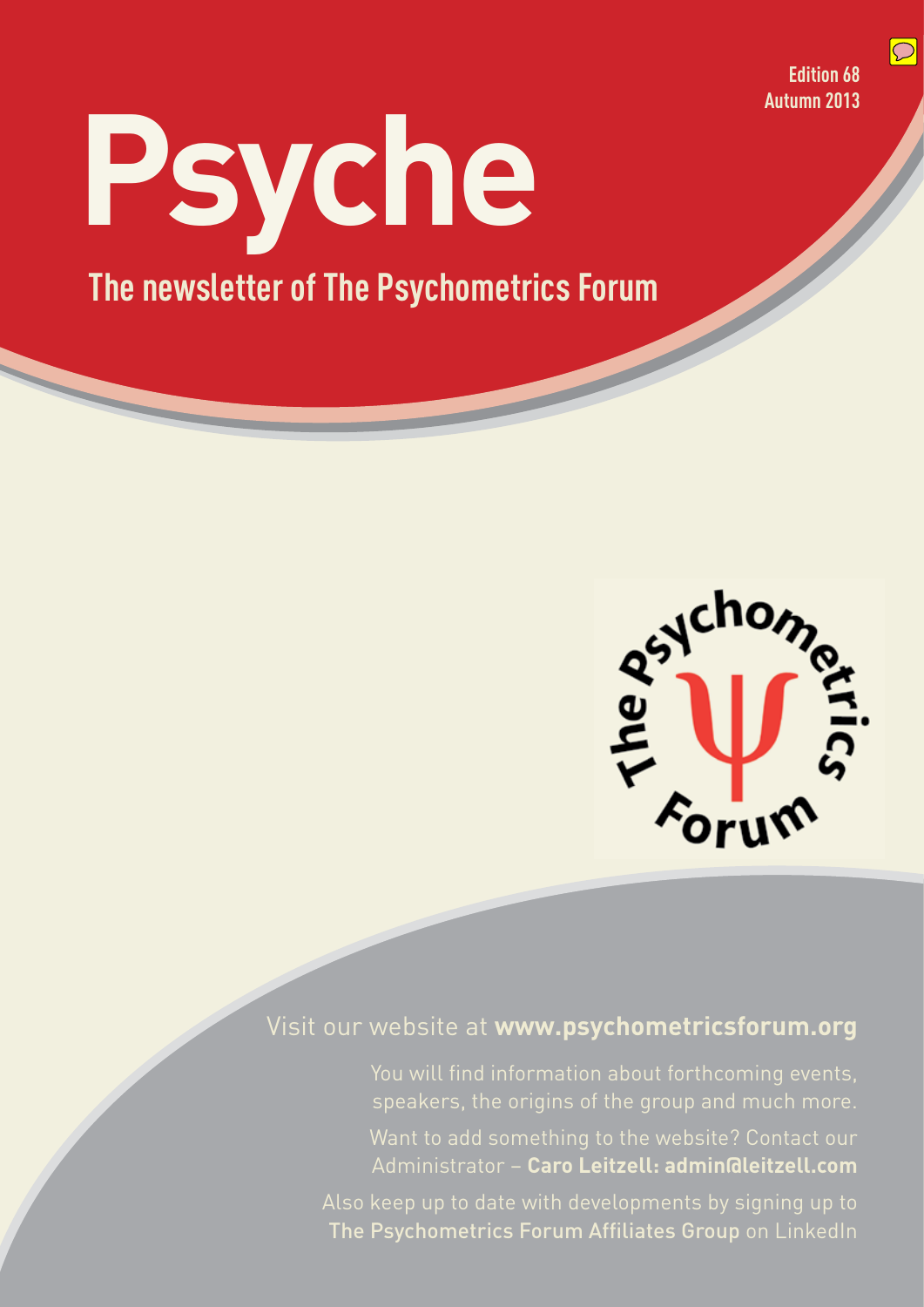## **Contents**

| A Few Words from Your Editor<br><b>Adrian Starkey</b>                                                                                                                                                      | 3              |
|------------------------------------------------------------------------------------------------------------------------------------------------------------------------------------------------------------|----------------|
| <b>Copy Deadlines 2013-14</b>                                                                                                                                                                              | 4              |
| <b>Event Announcements</b>                                                                                                                                                                                 | $\overline{4}$ |
| Science, Politics and intuition in Selecting for Senior Roles<br>from Dr. Douglas Board's presentation to the Psychometrics Forum Event<br>- 17th April 2013<br>Ann Rodrigues & Lynne Hindmarch            | 5              |
| The British Army Recruitment Battery (BARB) After 21 Years: The End of a Generation? 8<br>Sidney H. Irvine                                                                                                 |                |
| TPF Member / Visitor Survey Report 2013<br>TPF Chair Xanthy Kallis, Rajesh Chopra & Ann Rodrigues                                                                                                          | 12             |
| The Relationship between Leadership Effectiveness and Personality<br>from Wendy Lord & Jon Cowell's presentation to the Psychometrics Forum Event<br>- 17th April 2013<br>John Jackson - Fusion Leadership | 16             |
| Heroes, landmarks and blind alleys in personality assessment<br>Dr. Hugh McCredie                                                                                                                          | 19             |
| New Frontiers in Psychometrics Seminar - A Preview<br><b>Tuesday 27th November 2013</b>                                                                                                                    | 22             |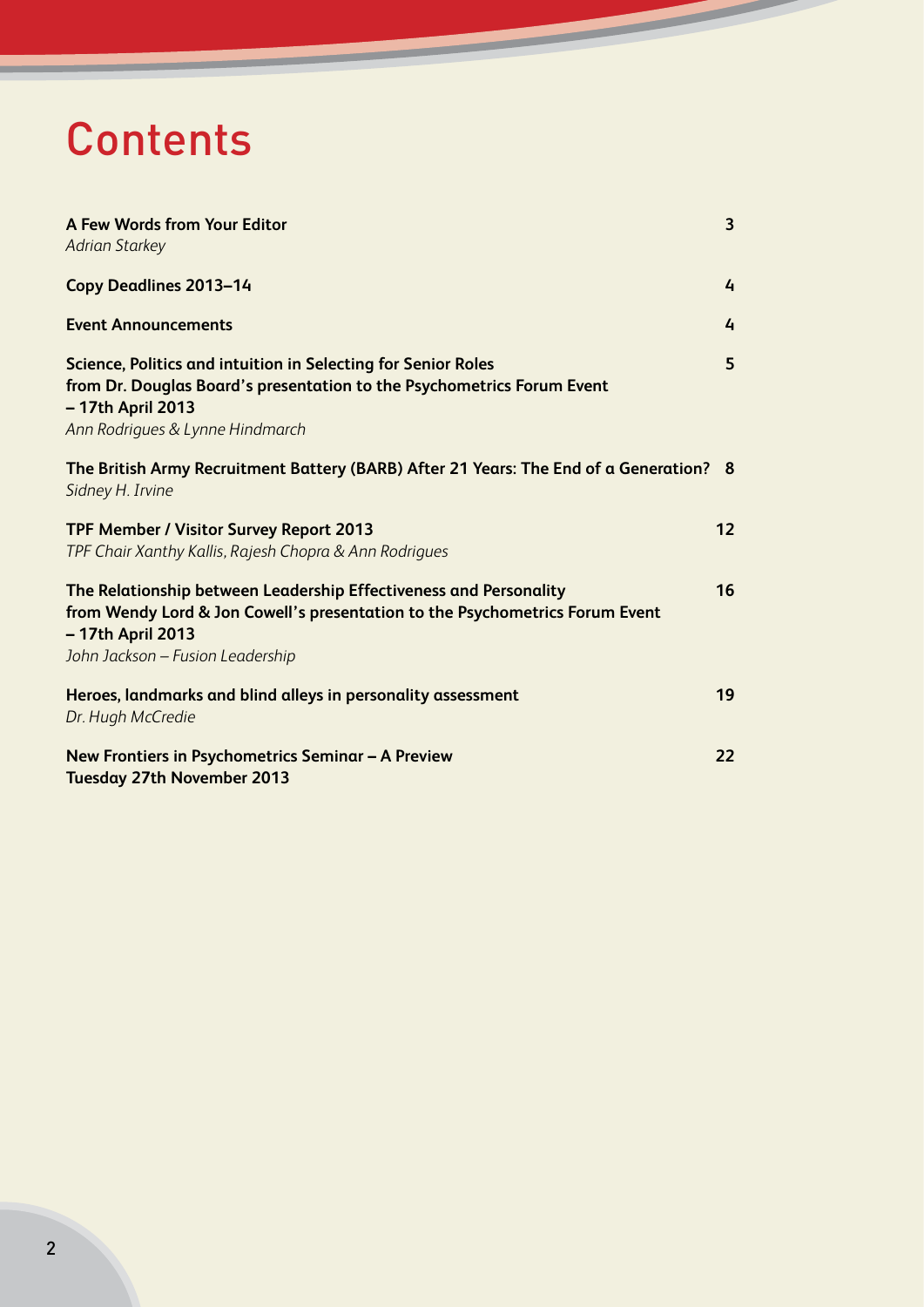# A few words from your Editor

*Adrian Starkey*

Welcome to what has matured into the Autumn 2013 edition of Psyche. As a committee we continue to listen to our members and in the following pages TPF Chair Xanthy Kallis presents the results of a recent membership survey undertaken by Rajesh Chopra and Ann Rodrigues. The findings are the subject of active discussion by the committee and will inform our decisions as we set the agenda for the months ahead. As the editor of Psyche, I for one would be delighted to see more active participation in the writing of the content…. Please note the copy deadlines below…..

Also in this edition you will find a review of Douglas Board's entertaining presentation at the April 2013 TPF seminar at which he provided some refreshingly pragmatic guidance on how to approach assessment with executive level candidates.

As well are reports from the April TPF event we are also looking forward to marking the 70th anniversary of the MBTI in September and to TPF Vice-Chair Hugh McCredie's annual New Frontiers event in November. We hope that our active program of events will encourage more affiliates to make the step to become full members of TPF. Details of how to do so can be found on our web-site.

I am personally very pleased that Sid Irvine has prepared a highly informative retrospective on the British Army Recruitment Battery. This has a special relevance for me as it takes me back to the very start of my career when I was working as a lowly postgraduate at what used to be known as the Army Personnel Research Establishment in Farnborough, from where BARB was commissioned and piloted.



*Adrian Starkey*

Finally in this edition our very own Hugh McCredie transports us all back to the beginning again with a historical reminder of the origins of personality psychology – although he resists the temptation to quote the original Greek and Latin.

Elsewhere activity continues on our LinkedIn forum where we currently have over 4300 affiliates from around the world. The thriving forum is actively managed and amongst other points of interest, Paul Barrett has recently been using it as a platform to share his rethinking of reliability and validity … . One to watch. All the best

#### *Adrian Starkey*

Follow us on Twitter @TPF\_UK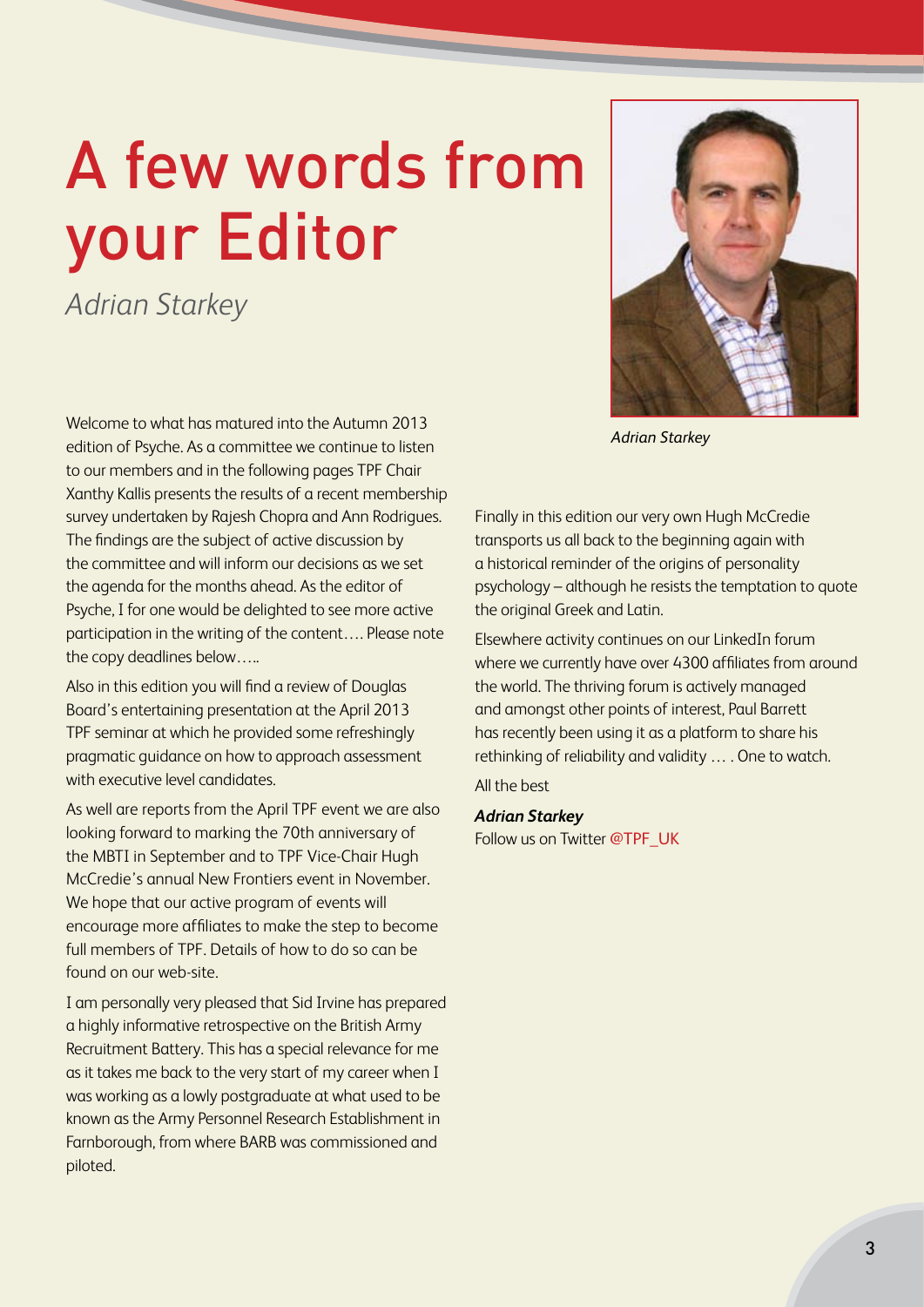## Copy Deadlines 2013–14

*Winter* – Wednesday 6th November 2013 *Spring* – Wednesday 5th February 2014 *Summer* – Wednesday 7th May 2014 *Autumn* – Wednesday 8th August 2014

## Event Announcements

Two further TPF events to look forward to in 2013:

**Thursday 26th September** – Uses & Abuses of the MBTI in enhancing Team Effectiveness, plus an afternoon session exploring the Lumina Spark Personality Test based upon the Big 5

**Tuesday 27th November 2013** – New Frontiers in Psychometrics Seminar

- Revising the Eysenck Personality Questionnaire (EPQ)
- Aspects of intelligence (1) Intelligence and creativity; (2) Bias in ability testing?
- Assessing integrity: utilizing Kohlberg's theory of moral development
- Authentic Leadership: A UK Perspective
- Personality and occupational speciality

To book a place at either of these events please contact our Administrator Caro Leitzell on 01962 880920 or email her at admin@psychometricsforum.org

Details of membership are available on the Forum website: www.psychometricsforum.org

The organising committee is currently actively considering ideas for speakers at TPF events next year. As ever we would welcome your thoughts on potential speakers for 2014 and beyond.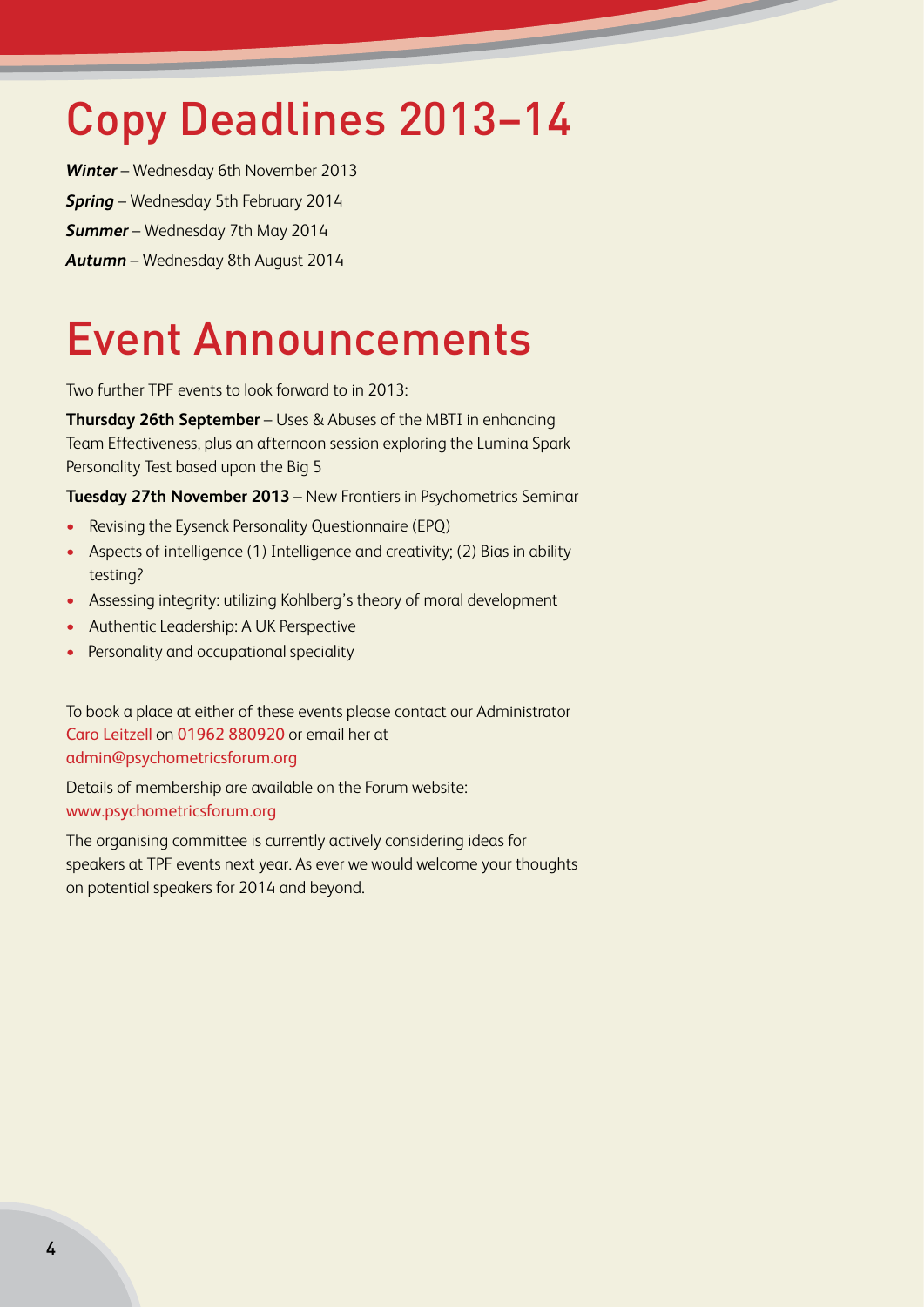## Science, Politics and Intuition in Selecting for Senior Roles

from Dr Douglas Board's presentation to the Psychometrics Forum Event – 17th April 2013

### Ann Rodrigues & Lynne Hindmarch





*Ann Rodrigues Lynne Hindmarch*

*"Enjoyed novel concepts of politics and intuition. Very interactive."* 

*"Entertaining. Illustrated with real life examples. Different perspective (refreshing) on selection."* 

*"Very thought-provoking; came away with lots of ideas to think about, suggestions to enhance practice and books to read."* 

*"Very valuable indeed. A lot of material to digest. Good references to follow up."* 

*"Engaging. Final starfish blob [more on this later. Ed] made it for me."* 

These were some of the many positive comments we received after Douglas Board's lively and instructive presentation. Much of the content of his talk was based on his doctoral research, which has recently been published under the title of 'Choosing Leaders and Choosing to Lead' (Gower).

Defining 'senior' as individuals at or near the board of a stand-alone organisation of any size and in any sector, Douglas explained that his book argues that there is a problem in selection at this level, compared to the more objective and rigorous selection processes used at lower levels. His talk did not go into the arguments, focusing instead on what might be done to address the issue.

Douglas identified three 'stories' to illustrate three approaches to selection:

- Opinion karate an example from his own experience in which one trustee attempted to influence fellow selectors by the arbitrary veto of a long listed candidate – despite never having met him.
- A 'scientific cathedral' a scientific process gone mad! The example was of a Fortune 50 company seeking to select its top tier, which used a process taking many months, beginning with identifying 12 competencies, then 4½-hour long taped selection interviews each rated by five raters to elicit evidence of the competencies.
- Cinderella the shoe being an objective measure, a process that would be effective at more junior levels but not appropriate at senior levels.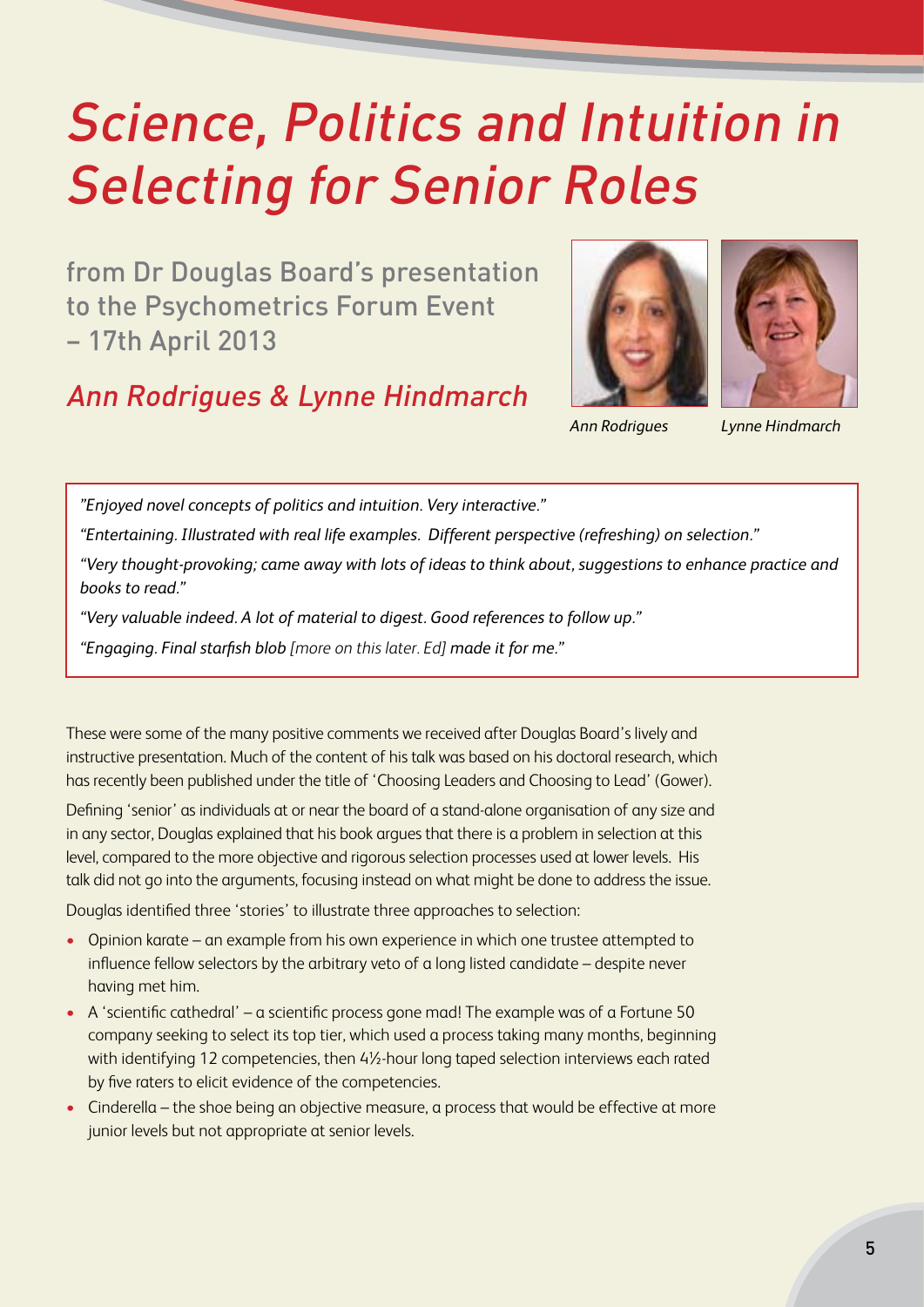Douglas identified a research crisis, and that there should be real concern that not much actual research is taking place when people are selected for senior level appointments. There is little research into executive selection practices (Schmitt and Chan, 1998) and the field has stuck with the classical personnel selection model, seeking to correlate predictors with criteria, even though it continues to disappoint (Hollenbeck, 2009). Fletcher (2011) also found that there is 'staggeringly little' occupational psychology research at senior levels. Douglas suggested that the reasons for this might include the sensitivity and confidentiality of senior appointments, and the small number of candidates being assessed at any one time.

There is also a practice crisis – poor practices in senior level selection. Douglas quoted a study by Khurana (2002) that discovered that search firms in the US (who are often paid \$1m+) neither find nor grill senior candidates, who are often identified by Board members from people who are known to them. There is no proper interviewing (or interview training); instead the process is characterised by deference, with little questioning of the candidates.

Bower (2007) found that boards often prefer to give the job to an insider, even when they fall short when measured against external candidates, and allow them, effectively, to learn on the job. I loved Douglas's quote by Bower: "I call this **blindfolded parking**. You back into a space until you hit the car behind you, then you go forward until you hit the car in front of you, and you repeat the process until you're close enough to the kerb"!

#### **So what is the answer?**

The French anthropologist and sociologist, Pierre Bourdieu (1930–2002) developed a powerfully analytical approach to human reality, based on a 'grammar of games'. A simplified version of Bourdieu's theory is that three factors continuously interact to give answers or meaning to human activity. These are **science, politics and intuition**. Douglas believes that this framework can usefully be applied to senior selection i.e. **science** (the need to objectify, quantify and predict), **politics** (organisational culture/values) and **intuition** (the social dimension).

Progress in selection in the last 40 years has been entirely in the science space, but this runs counter to intuition. The literature is completely silent on politics, even though the activity taking place is very political. To move forward, Douglas suggests we should give equal weight to science, intuition and politics, and other ideas from academia.

Given his wealth of experience both as a recruiter of top tier managers, in his 18 years in headhunting with leading search firm Saxton Bamfylde, and as a senior executive himself, we were keen to hear his insights and were rewarded by some excellent ideas. These included:

- If a team analysis of the top team is carried out, share the findings with the candidates, since the better informed they are, the more effective the outcome is likely to be.
- To tease out intuition, ask candidates 'what are the two or three biggest judgments you have had to make in your career?'
- Make the right judgement about which part of the recruitment process is going to be the most difficult – attracting candidates or selecting the right person?
- Manage the Board's political behaviour by deciding who will be involved in the selection process, and who is best suited to which role (such as interviewing).
- Ensure that candidates have been pressed in all three areas (science, politics and intuition).
- Walk through the process in the candidates' shoes.
- Avoid packing six or seven interviews into one day, and allow plenty of time (two hours minimum) at the end of the process to make a decision.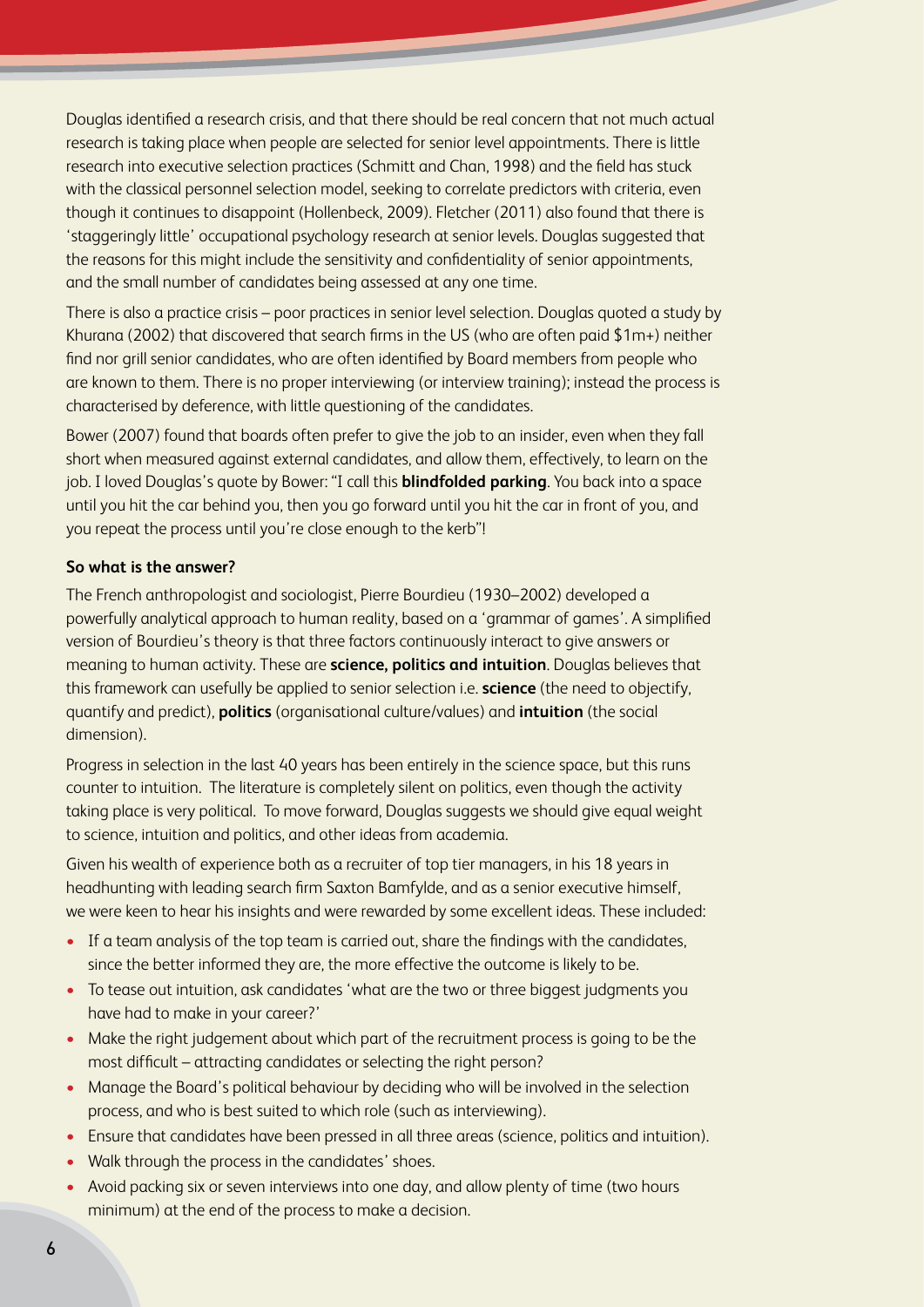• And finally the 'Spider Blob' (a concept devised by Saxton Bamfylde's Australian office):



Each member of the selection committee completes a spider chart, rating each shortlisted candidate on each of the agreed criteria (represented by the spokes). Any score falling inside the 'minimum acceptable' would exclude the candidate. Once the scores are joined, it gives an immediate visual presentation of the selector's view of each candidate, and makes it easy for the different selectors to compare each other's assessment, indicates that no candidate is perfect and highlights immediate problem areas, for further discussion.



*Xanthy Kallis & Dr Douglas Board*

Douglas's presentation provided some valuable insights, supported by referenced research, in a straightforward, refreshing and entertaining way. His book gives further practical advice; extracts are available to download free from the Gower Publishing website (see http://www.gowerpublishing.com/ isbn/9781409436485 under the heading 'Extracts from this title are available to view').

#### *Ann Rodrigues and Lynne Hindmarch TPF Committee Members*

#### **References**

Bower, J. (2007). *The CEO Within: Why Inside Outsiders Are the Key to Succession*. Harvard Business School Press.

Fletcher, C. (2011). *Assessment for Top Management*. Assessment and Development Matters 3 (4) p. 11.

Hollenbeck, G.P. (2009). *Executive Selection – What's Right…and What's Wrong*. Industrial and Organizational Psychology 2, 2009, pp. 130–143.

Khurana, R. (2002). *Searching for a Corporate Saviour. The Irrational Quest for Charismatic CEOs*. Princeton University Press: Princeton NJ.

Schmitt, N. and Chan, D. (1998). *Personnel Selection: A Theoretical Approach*. Sage: Thousand Oaks CA, p. 33.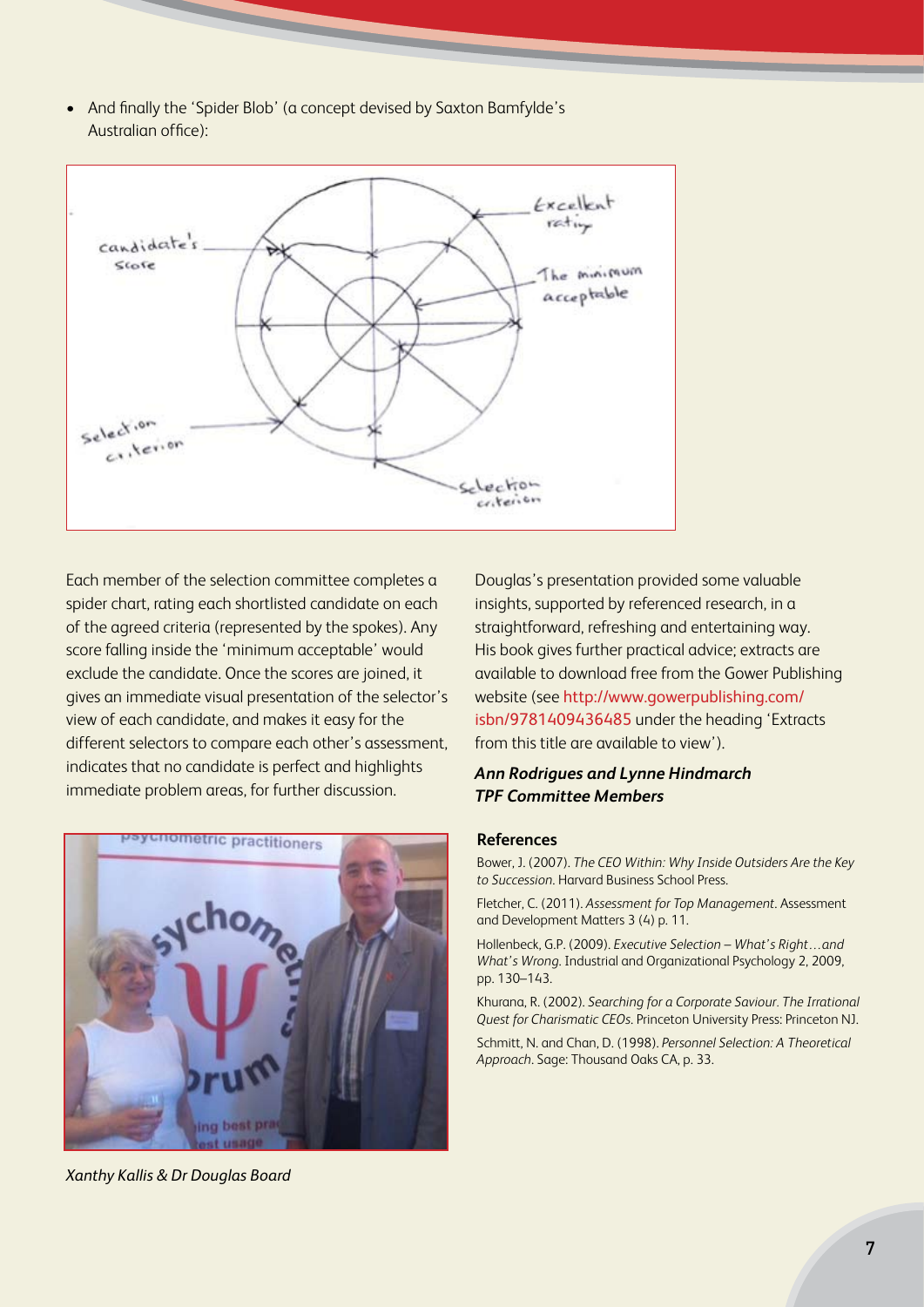### The British Army Recruitment Battery (BARB) After 21 Years: The End of a Generation?

Sidney H. Irvine



*Sidney Irvine*

#### **BARB at The Sharp End**

In 1986 The British Army Recruit Battery (BARB) was commissioned as part of a programme of strategic research by Dr. John Anderson O.B.E., Head of the Personnel Division of The Army Personnel Research Establishment (APRE). The initial research team had two members, Dr. Peter Dann and myself, but over the next five years it gradually grew to include a number of full and part-time members of the Human Assessment Laboratory, University of Plymouth. The BARB system went operational throughout the UK in 1992, and for the past 21 years has selected all British Army volunteers. Every recruit receives a new real-time parallel form of each test used in the battery. Millions of tests were automatically generated with no need to equate their respective means and variances. BARB is now due for renewal under a contract with an external contractor, with a reported budget of £49 million. This may be contrasted with the ten-year total contract research spend for BARB of £1.25 million. Questions remain. Was the initial MOD effort worthwhile? Did BARB contribute anything to psychometrics? Did it portend anything?

#### **Tactics for Test Construction**

BARB had to replace the Army Entry Test, a veteran paper-and-pencil system based on item types that had survived since the second world war. At a symposium Major Chris Lewis-Cooper (1993) listed official reasons for change, including scoring errors, coaching, compromise, security, and group administrations that did not anticipate the emerging computer culture. BARB needed to produce an index of general training potential within a testing time of no more than one hour. There was, in addition, one other limiting factor - all test instructions and test content had to be within the range of educational achievement for the average elementary school eleven year old child. Moreover, the means to an end were to be provided by answers to the psychometric question of the decade, seriously asked of me by John Anderson, albeit over a malt whisky.

*What would tests be like with no item-banks, no IRT – and no money!*

Perhaps I should have added at the time, because of experience with adapting tests to the cultural setting in Africa (Irvine, 1969a,b, 1986), the Irvine question.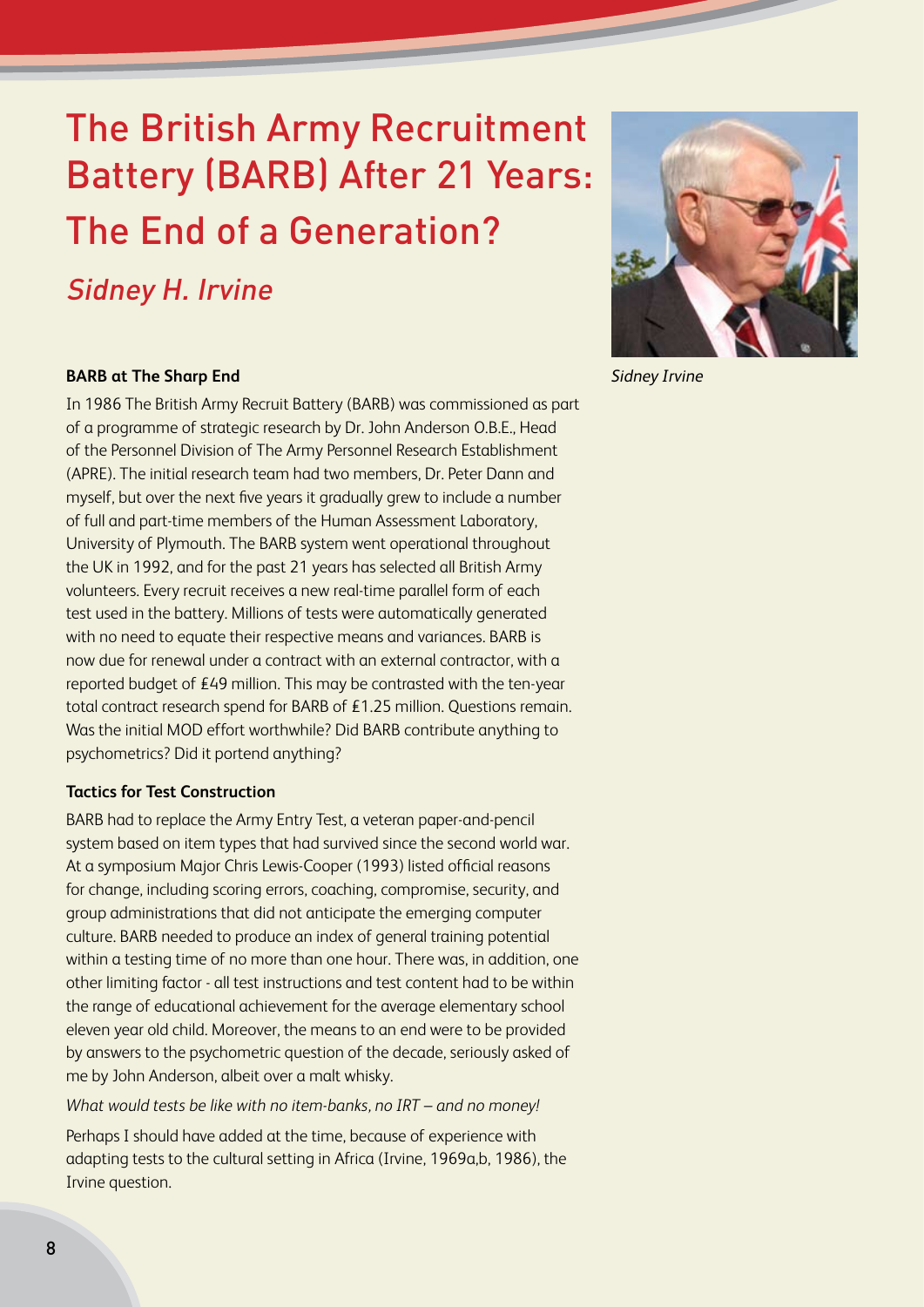#### *How do you deliver these tests using computers to people who have never before seen a computer, let alone used one?*

Answers provided the core of BARB and its successors. Only after a network was installed in a new building in the Army Personnel Selection Centre were computerdelivered tests possible. Until then, we used machinescored paper-and-pencil 'hybrid' analogues. From the outset success depended on the a priori prediction of item difficulties from theoretical models; and, operationally, the generation, delivery, scoring and storing for each recruit, a set of new test forms whose items were constructed in real time. All of this to be done with micro-computers, those strange toys for recruits in 1986. Thirty years on, every schoolchild knows how to play the game. BARB, from its inception, was a new force in mass screening.

#### **Theoretical and Operational Campaigns for BARB**

The first phase of the work required much of the research detailed in Table 1, and had the benefit of an exhilarating NATO Advanced Study Institute (Irvine & Newstead, 1987: Newstead, Irvine & Dann, 1986). The outcome was a cadre of test types that fell within the self-imposed boundaries set by both of the fundamental Anderson-Irvine questions. Two conclusions proved pivotal. The first, from the preliminary empirical phase, was the need to include a core of working memory tests; and to test perceptual speed, and spatial orientation. Early developments are described in detail in Irvine, Dann & Anderson (1990). Second, success or failure depended on two critical areas of the computer interface with the volunteers – test instructions and the response mechanism. Test

instructions on screen, printed as if the tests were on paper, are a recipe for disastrous non-comprehension. This early discovery is now recognised as the first of the Dann-Irvine-Murphy Laws. *The greater the area of screen covered by the test instructions, the less effective they will be.* We intuited, perhaps presciently, that answers to questions had to be physically pointed to on screen. Rudimentary by today's standards, stateof-the-art touchscreens were invoked: and since 1987 they have been an outstanding fail-safe feature of the BARB system. Installation from the outset, after trials comparing keyboards and 'mice', led to the second Dann-Irvine-Murphy Law, which is: *The more keys and buttons on the response apparatus, the less the test-retest reliability of item latencies*. Both of these laws subscribe to the computer-delivered-test-on-screen principle that more is less.

#### **Parade Drills**

Was BARB reliable and valid? How was proof provided? Did it make a difference to attrition? Table 1 summarises initial efforts to standardise and validate the BARB series. These were to include a hybrid version for the Royal Navy (the NPS /ABC Tests) while computer networks were constructed; and an advanced version for officer candidates (ARCOM), produced in six weeks. Both were a tribute to team capabilities and the strength of the theory. The necessarily bald summary in Table 1, confined to official technical reports, does no justice to the years of work involved by academics and independent MOD officials alike. Nor does it include quarterly progress reports, published work or symposia that added considerably to the total output.

| <b>Source</b>        | <b>Number</b> |             | <b>Reliability   Validity Concurrent</b> | Validity Construct   Validity Predictive |             |
|----------------------|---------------|-------------|------------------------------------------|------------------------------------------|-------------|
| ARMY                 | 27            | .78-.97     | .71                                      | WM, V.Ed.                                | $.00 - 65$  |
| <b>NAVY</b>          | 18            | $.74 - .92$ | .68                                      | WM, K, V, Ed                             | $.27 - .76$ |
| AIR Force            |               | .88         | .65                                      |                                          |             |
| Australian Air Force | 3             | $.78 - .91$ | .72                                      | WM, V.Ed.                                | $.14 - .36$ |
| US Air Force         |               | $.77 - .89$ | .46                                      | WM, V.Ed.                                |             |

#### **Table 1**: Summary of Test Development Reports, 1986–95

WM Working memory; V.Ed Verbal/Educational Ability, K Spatial Ability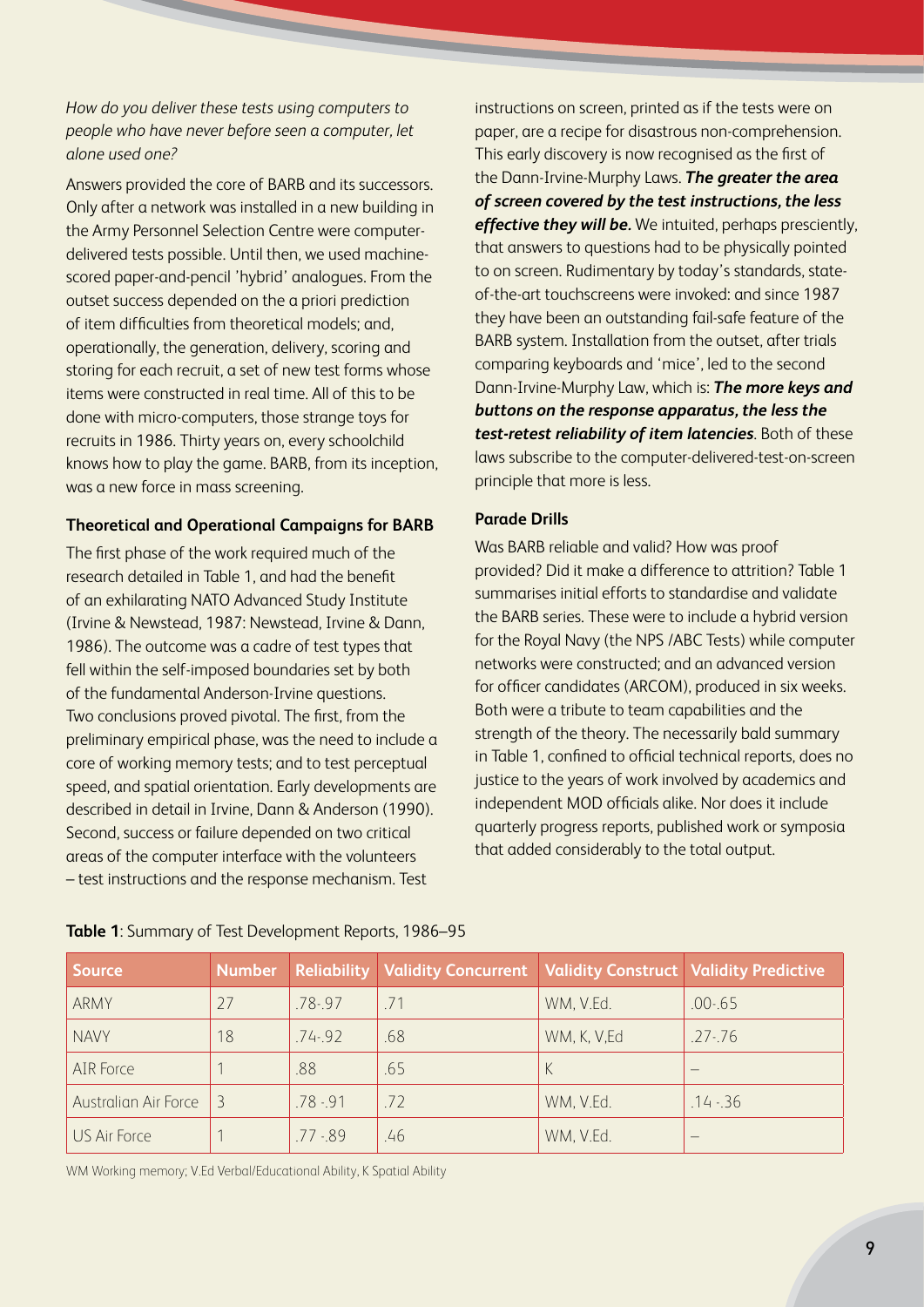Briefly, the reliabilities were always very high, close to unity in composite scores, so that border zones for acceptance were comfortably small. Concurrent validities with existing tests were all good; and predictive validities ranged from minor to substantial, their variation largely a function of criterion quality. Notably, the best predictions were obtained with Royal Marine Commandos whose detailed practical skills training criteria were shown by Cawkill & Collis (1991) to be unique among a large number of follow-up studies.

However, no details of army follow-up beyond 1997 have been available to assess the impact of BARB on the ancient enemy of selection tests – the 30 percent attrition rate commonly associated with initial training. The use of BARB in a current recruit entry rating from A to D is stated in Johansen's (2011) report of supplements to ability scores. Recruits with A grades had a four in five chance of survival; B grades three in four; and C and D grades, only two in three. However, BARB is only one part of the grade, a number of other personal factors being taken into account. In general, an extensive review of attrition studies (Kubisiak et al, 2009) confirms that aptitude test grades do not measure numerous factors related to attrition, as Kiernan's (2011) admirable thesis on British infantry drop-out dramatically illustrates.

#### **Deployment: Victory in Sight?**

The work begun with BARB had far-reaching consequences during the next 20 years. The theory enabled new generations of the cognitive tests, unlike those in BARB, to be produced for trial in Germany, for use in the USA and Northern Ireland, and, since 2006, for nation-wide selection in Belgium in all official languages. Internationally, the test forms were uniformly parallel and measured the same constructs. In general there are two factors: one being a precisely defined information-processing factor with highest loadings on working memory tests. This factor is somewhat distinct from a second verbal-educational factor characteristic of traditional Army Entrance, ASVAB and Navy Recruiting Tests, but correlates with it in the region of .6. Separate diversity studies demonstrated test fairness to men and women, to different language groups and did not discriminate among ethnic and sectarian minorities. An account of these NATO country developments from 1986 is destined to follow later this year (Irvine, 2013 in press).

In short, theoretical elements of items that predicted item difficulties with very high multiple correlations (Irvine, 2002, pp 12–13) were stable. These were called radicals. Surface characteristics inserted randomly to alter the appearance of items, but to preserve serial independence without changing their difficulty were called incidentals. Today, these terms are in common use. Gradually, automatic item-generation has become a major test construction avenue, with the generic label evidence-centred design championed by Bob Mislevy (Mislevy, 2011) and foretold in a key resource of the last decade (Irvine & Kyllonen, 2002 and 2010). In conclusion, John Anderson wrote recently that the full potential of BARB has yet to be realised. That may happen only when preoccupation with IRT has ceased, realising that it is a wholly empirical, expensive, easily compromised (Wainer, 2002) and statistically complex attempt to equate test forms whilst unable to predict item difficulty.

Personally, the creation of BARB was not only a life-changing experience but also a privilege to serve as a member of what history proved to be a unique, largely unsung, British psychometric team at the University of Plymouth from 1986 to 1995. BARB has served the nation with minor changes since its nation-wide installation in 1992 for 21 years: and if nothing else, has earned its good conduct and long-service medal. Can its successors do the same? One can only wait and see.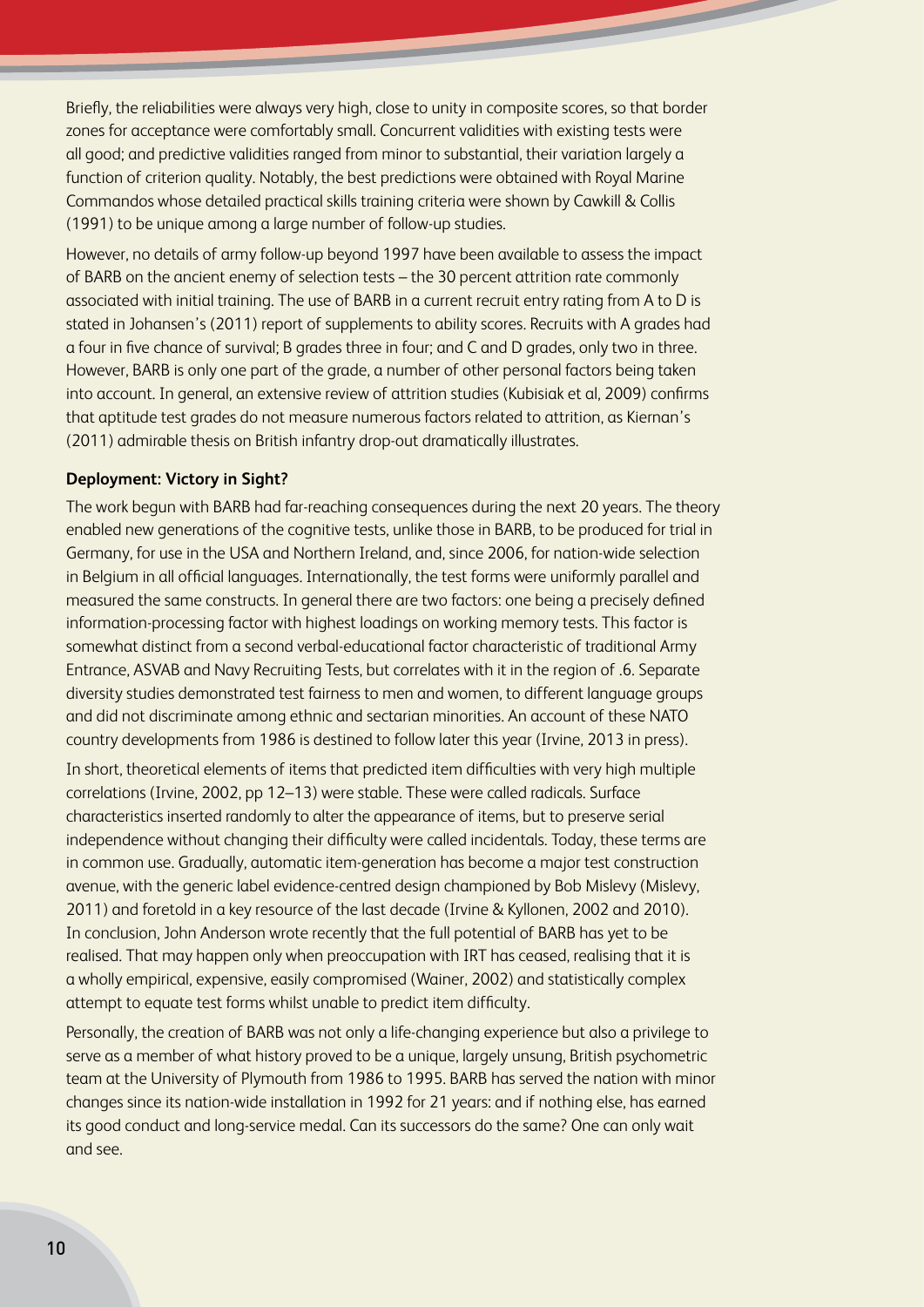#### **References**

Cawkill, P. & Collis, J.M. (1991). *The Plymouth Combined ABC Test Battery for Royal Marine other rank entrants, validity and reliability studies*. Senior Psychologist Naval SP(N) Report TR269, Ministry of Defence, London.

Irvine, S.H. (1969a). The factor analysis of African abilities and attainments: constructs across cultures. *Psychological Bulletin*, *71*, 20–32.

Irvine, S.H. (1969b). Culture and mental ability. *New Scientist, 42*, 230–231.

Irvine, S.H. (1986). Cross-cultural assessment: from practice to theory. In Lonner, W. & Berry, J.W. (Eds). *Field methods in crosscultural psychology*. New York, Sage pp 203–230.

Irvine, S.H. (2002). The foundations of item generation. In S.H. Irvine & P.C. Kyllonen (Eds). *Item generation for test development* (pp 3–34). Mahwah, N.J.: Erlbaum.

Irvine, S.H. (2013 in press). *Tests for recruitment across cultures: a tactical psychometric handbook*. IOS Press, Amsterdam, The Netherlands.

Irvine, S.H., Dann, P.L. & Anderson, J.D. (1990). Towards a theory of algorithm-determined cognitive lest construction. *British Journal of Psychology, 81*, 173–195.

Irvine, S.H. & Kyllonen, P.C. (Eds) (2002). *Item generation for test development.* Erlbaum Associates, Mahwah, N.J. (Reprinted 2010 by Routledge.)

Irvine, S.H. & Newstead, S.E. (Eds). (1987). *Intelligence and cognition: contemporary frames of reference*. NATO Advanced Study Institute, Martinus Nijhoff, Dordrecht, The Netherlands.

Johansen, D. (2011). *The effectiveness of graded selection in the British Army (Army Recruiting and Training Division (ARTD) UK)*. Proceedings of the 50th International Military Testing Association Conference, Bali.

Kiernan, M.D. (2011). I*dentifying and understanding factors associated with failure to complete infantry training among British Army recruits*. Thesis submitted to the University of Nottingham Faculty of Medicine & Health Sciences for the degree of Doctor of Philosophy.

Lewis-Cooper, C. (1993). *Implementing the British Army Recruit Battery*. In Proceedings of the 32nd Annual Conference of the International Military Testing Association. Williamsburg, Virginia, USA.

Kubisiak et al. (2009) *Review of Interventions for Reducing Enlisted Attrition in the U.S. Military, An Update*. (ARI Research Note 2009- 13) U.S. Army Research Institute for the Behavioral and Social Sciences, Arlington, VA 22202–3926. (Complete Author List U. Christean Kubisiak, Elizabeth Lentz, Kristen E. Horgen, Rebecca H. Bryant, Patrick W. Connell, Matthew D. Tuttle, and Walter C. Borman (PDRI), Mark C. Young (U.S. Army Research Institute), Ray Morath (ICF International).

Mislevy, R.J. (2011). *Evidence centered design for simulation-based assessment*. (CRESST Report 800). Los Angeles, CA: University of California, National Center for Research on Evaluation, Standards, and Student Testing (CRESST).

Newstead, S.E., Irvine, S.H. & Dann, P.L. (Eds). (1986). *Human assessment: cognition and motivation*. NATO Advanced Study Institute, Martinus Nijhoff, Dordrecht, The Netherlands.

Wainer H. (2002), On the automatic generation of test items: some whens, whys and hows. In Irvine, S.H. & Kyllonen, P.C. (Eds). *Item generation for test development*. Erlbaum Associates, Mahwah, N.J., (pp 287–316).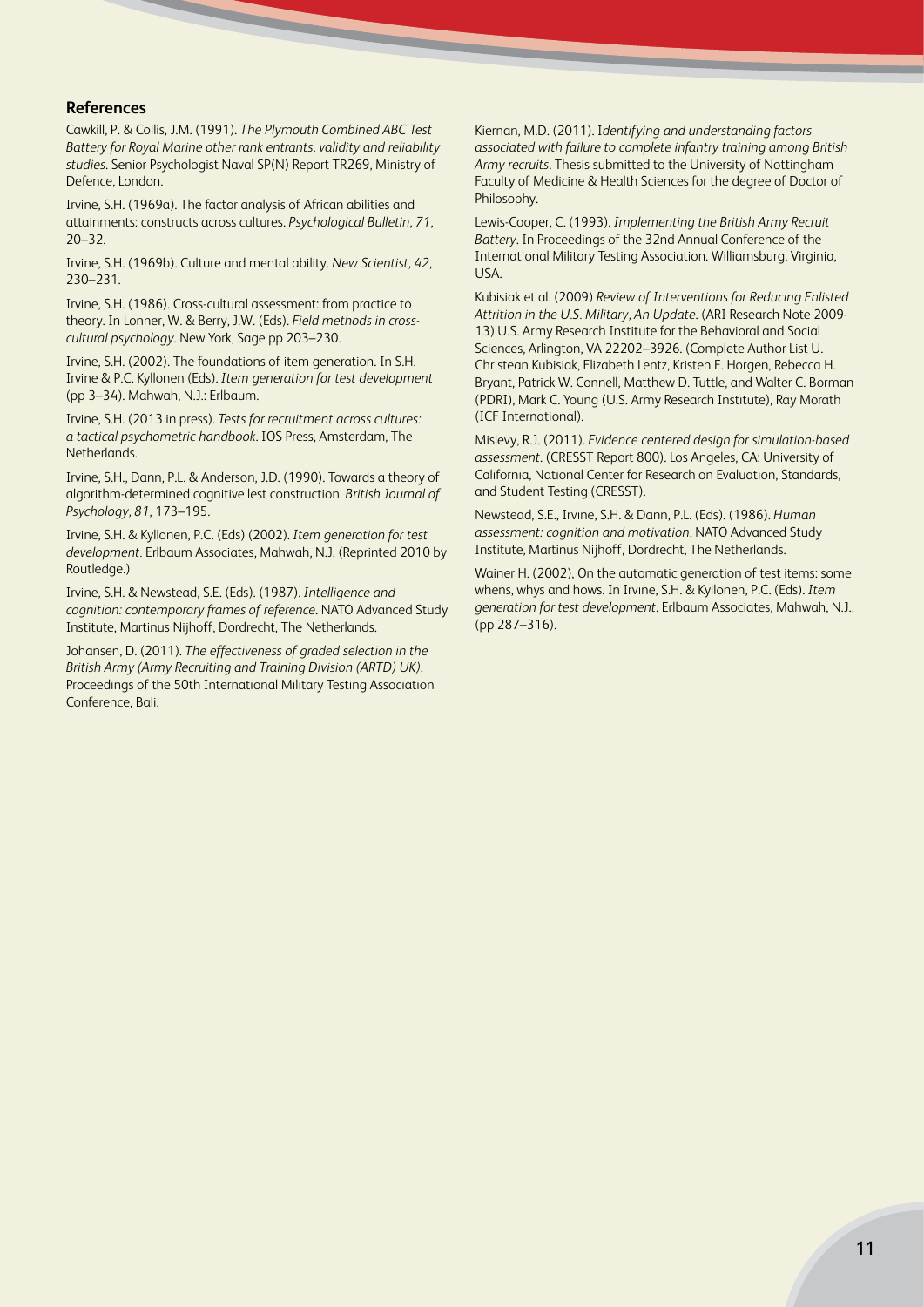

## TPF Member/ Visitor Survey 2013

I am very pleased to share the findings of the survey we recently carried out, asking you a variety of questions in order to better understand and improve the benefits our group offers you.

The last time we undertook a survey of our members' needs was about 6 years ago, and what changes we have seen since then! At that time, we were still the 16PF User Group, although the name did not reflect the coverage given to other psychometric instruments and topics for discussion. The website was not yet developed and LinkedIn was not even a twinkle in the Chairperson's eye. Currently, whilst membership of The Psychometrics Forum (referred to as TPF from here on in) has not changed markedly, membership of our LinkedIn group has grown exponentially, with over 4000 members worldwide and regular lively debate. Attendance at our meetings has also risen dramatically.

The 16PF newsletter was relaunched as Psyche, and a new editor, Adrian Starkey was appointed, after our longstanding and highly respected editor, David Roberts, stood down. Visitors to our website have increased, aided by the launch last year of a blog, written by new committee member, Raj Chopra, and we can also be followed on Twitter.

Feedback comments after each of our meetings are usually very positive. However, in the light of these significant changes, TPF Committee is keen to ensure the Forum continues to deliver what you find valuable, stimulating and interesting, and to ascertain how closely we are meeting the needs of our members and those who have attended our meetings, or joined our LinkedIn Group. We therefore set up an on line survey which was carried out between April and May 2013.

We would like to thank all those who took the time to complete the survey for us, and very much appreciate the feedback you have given us.



*Xanthy Kallis*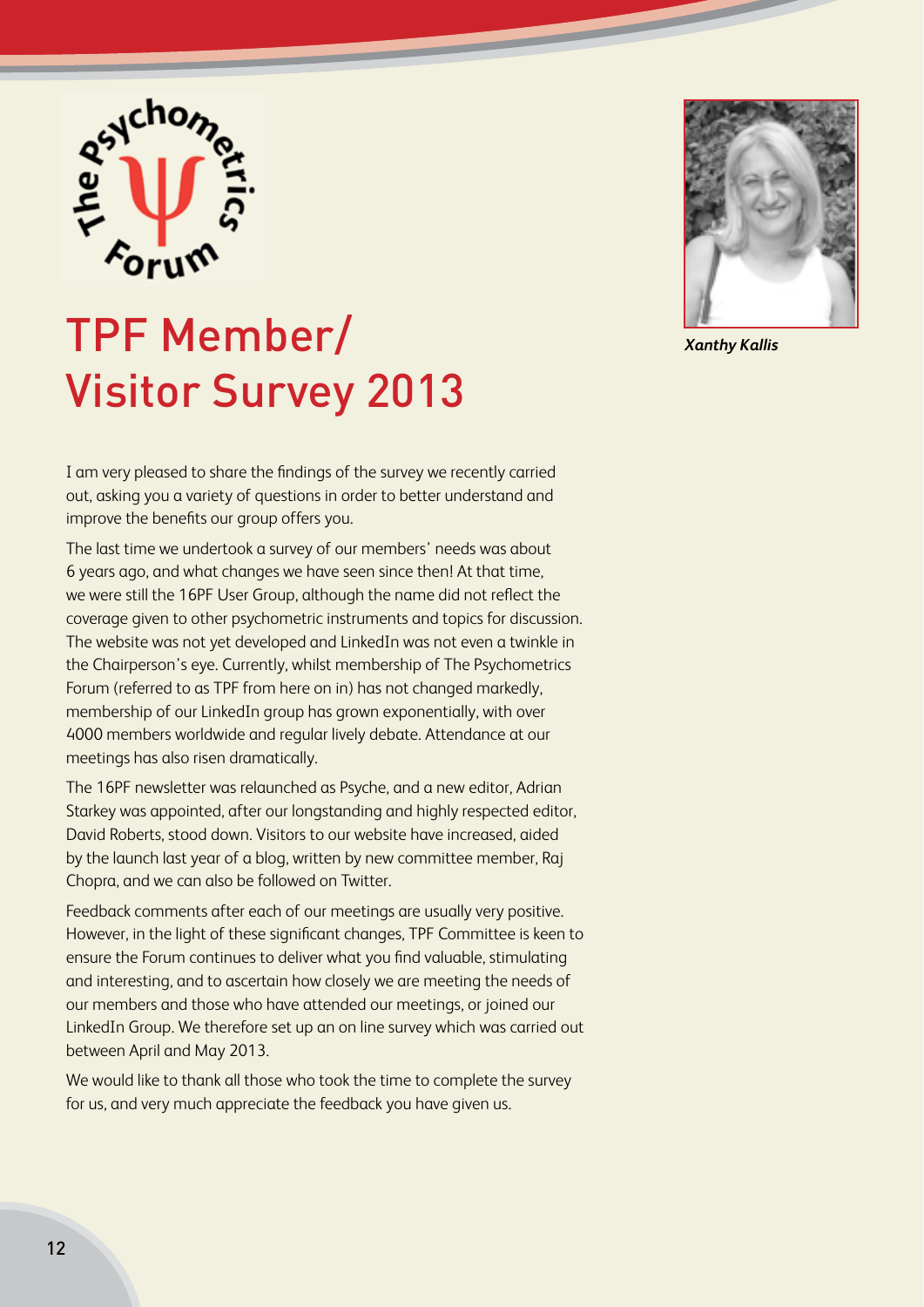### Summary of Key Findings and Actions to be taken

#### **What would attract non-members to join TPF?**

It is clear from the many responses that non-members are unsure about the benefits of taking up membership of TPF itself, and would like to know what membership has to offer, as opposed to attending meetings as non-members. Respondents clearly saw TPF as playing a key role in presenting new ideas, research and latest developments in the field of psychometrics, with innovative topics. Financial incentives such as reduced cost of attendance for members, and negotiated discounts on training and material with test publishers are also attractive. The Committee has decided to set up a sub-Committee to review this important area and aim to identify, and in due course, deliver specific benefits which will help increase membership.

#### **Reason for not joining**

The main reason given was that potential members did not attend TPF meetings often enough to benefit from the discount. [*Note: membership fee is £35, and members receive a £25 discount for each meeting; therefore members need only attend two meetings to more than recoup their outlay on membership fee. This message may not be promoted by TPF clearly enough*]. Another issue with a small number of respondents was the London location of TPF meetings.

#### **What additional benefits would be valuable?**

CPD is clearly important and, as mentioned elsewhere, respondents report that they want to be kept abreast of latest developments in the field, but also webinars, problem-solving discussion groups outside the meeting, and tutorials were mentioned. The remit of TPF has not included a strong educational element as we are a user group and a small organisation run by volunteers, and arguably other (and larger) organisations, such as the BPS, might be expected to fulfil this role. *However the Committee will explore how we might be able to provide some further element of professional education*.

The other key message was respondents' appreciation of the networking opportunities afforded by TPF but also the desire for increased informal networking/discussion groups.

An interesting suggestion from one respondent was for members to be given the opportunity to participate in test development studies or other related research. There was a strong message from respondents that they did not appreciate presentations/presenters who were too salesorientated. *The TPF Committee always makes this clear to speakers, but as they do not charge a fee to address us, we believe that some limited form of promotion is acceptable as long as it is not overt or biased. But we will reinforce the message further*.

#### **Value of TPF**

Respondents were generous in their praise of what they got out of the Forum. The two themes that emerged powerfully were **networking** and **learning**. Respondents appreciate meeting like-minded people, sharing ideas and knowledge, stimulating/expert presentations, acquiring leading edge knowledge, keeping up-to-date with new developments and psychometric tools (and the audience's experiences of using them).

#### **Website**

From the responses, it was clear that the 'News and Events' page was rated as most widely useful, with over 60 selections. This was followed by the 'Psyche' page with approximately 45 selections, which was then closely followed by the 'Blog' page with just over 30 selections. The 'Useful links' page was also deemed as useful (just over 30 selections), however other pages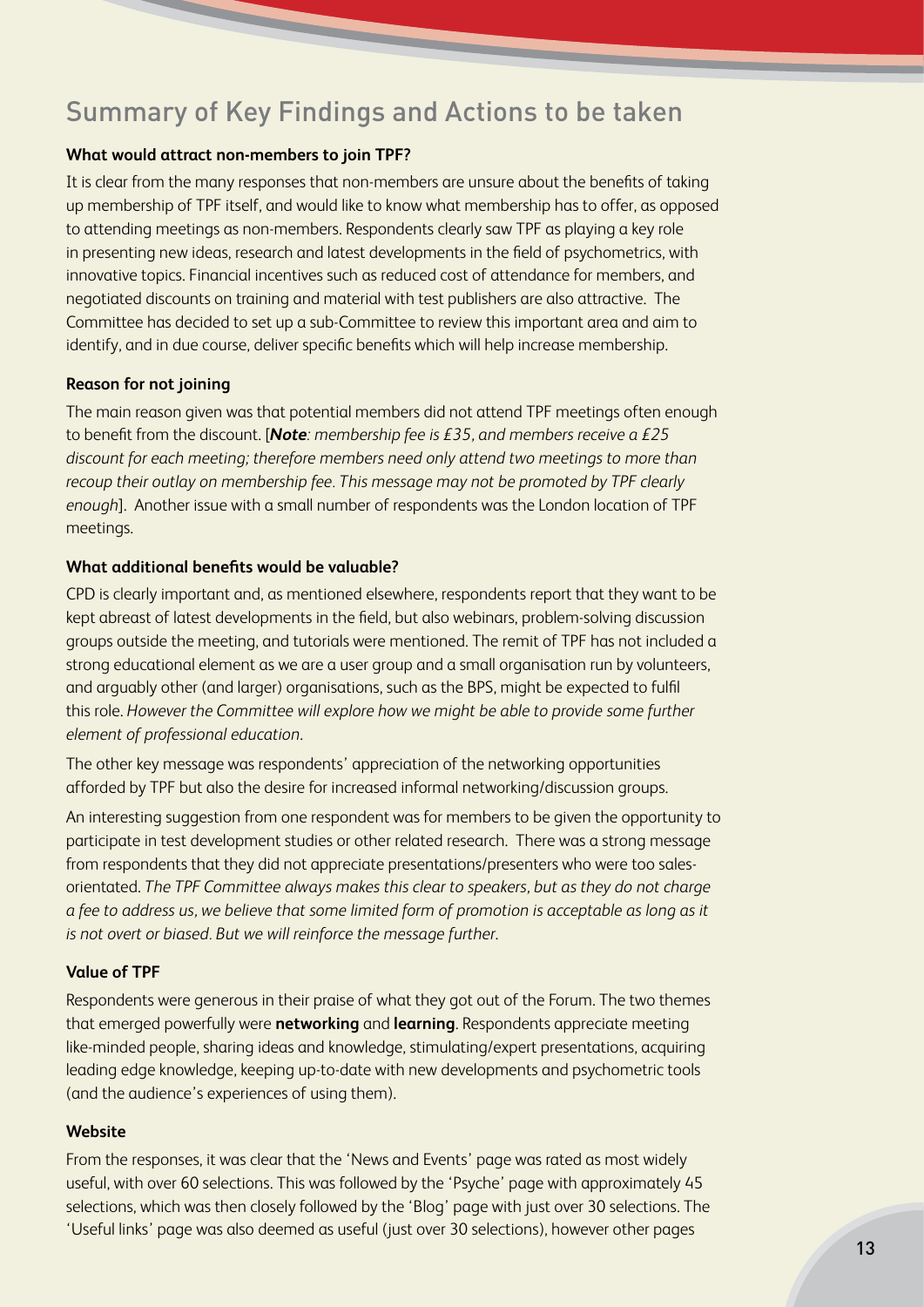**Graph 1**: Bar graph to show responses to the question, which pages do you find the most useful?



such as 'Contact us', 'About', 'Join' and 'Benefits' were each rated useful by under 10 respondents. Please see the graph above for a representation of this data.

There were a number of constructive and useful suggestions as to how TPF website could be improved. These suggestions centred on the themes of more interaction, as well as engaging content. In addition, there was an emphasis on providing more information in the form of updates and perspectives on recent developments in Psychometrics and research as well as applications in the field, to mirror the information sharing which occurs at meetings. Suggestions also included reviews of existing Psychometric tools and in particular, more extensive reviews than the BPS PTC system. There was a request for videos, in an effort to engage the global Psychometrics Forum community as well as bringing the website to life. Additionally, there was a request for relevant job advertisements and more of a forum where members can discuss between themselves.

#### **Future Meetings**

There was a clear favourite in terms of future meeting themes, and this was 'Assessment and Selection' with over 80 selections. This was followed by 'Leadership', with 60 selections and then 'Intelligence' with 50 selections. 'Teams' and 'Careers' then followed with

just less than 50 and just less than 40 selections, respectively. See graph opposite for a representation of this data.

In addition to these topics, a number of others were specified. These 'Other' suggestions belonged to a huge variety of areas, and therefore have been categorised into broad themes below:

**Leadership**: Coaching, executive assessment, traits vs. leadership style, derailers, destructive leadership and emotional intelligence.

**Technical aspects of Psychometrics**: Item Response Theory, online data collection, test construction, measurement models, new technology and its impact on Psychometrics.

**New developments in Psychometrics**: Neuroscience, new online tests, value-for-money tools, Mindfulness, Emotional Intelligence, and alternatives to self report i.e. 360-degree reports.

**Practice**: Glass ceilings, team profiling, culture, coaching, assessing entrepreneurship, resilience, values, careers, CPD, test batteries (which tests work well together), and conflict resolution.

In addition, there were some suggestions that pertained to clinical and educational psychometric tools. However, TPF focuses on occupational/ organisational tools to represent the majority of members and therefore these particular areas would be beyond our remit.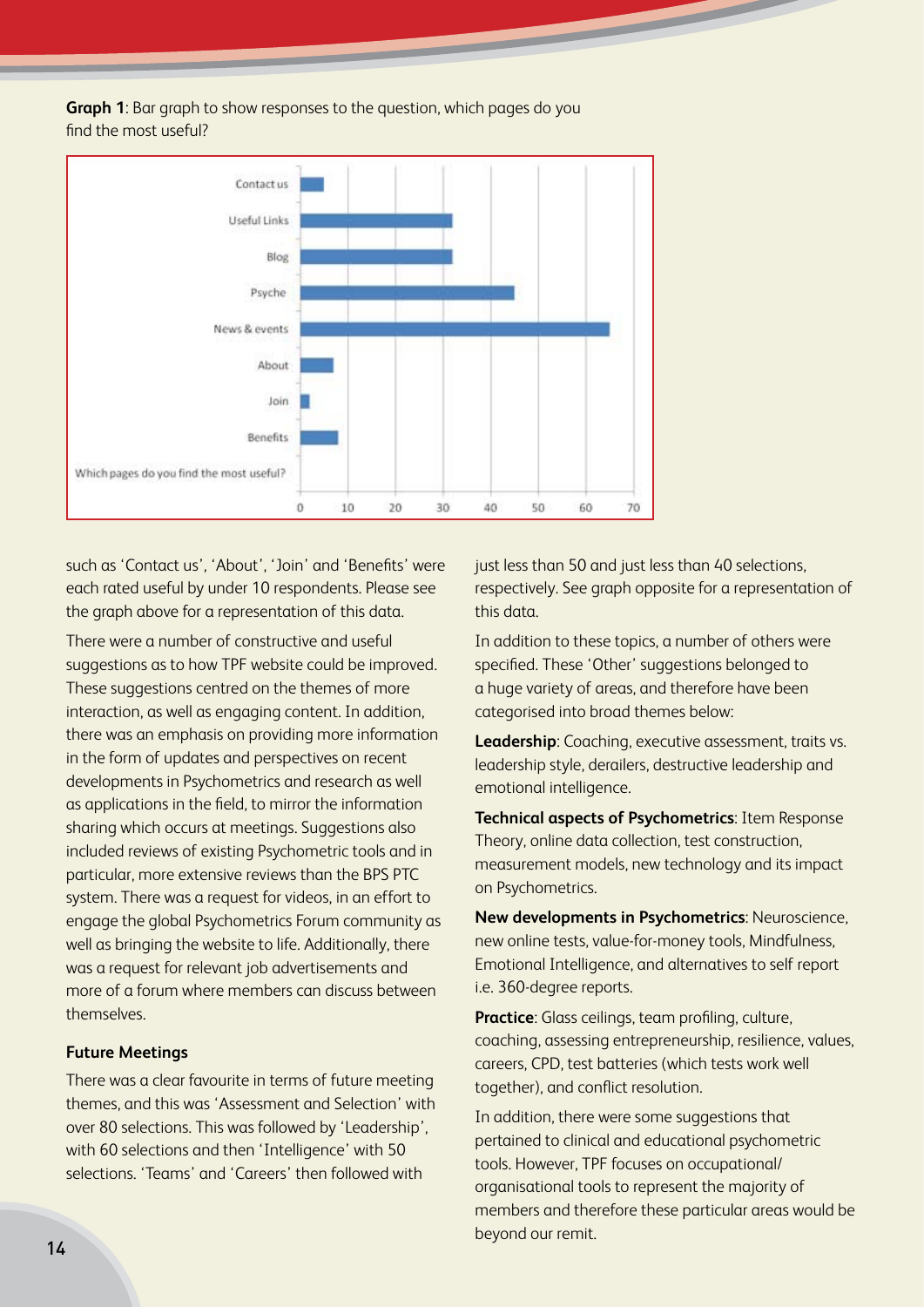**Graph 2**: Bar graph to show responses to the question, which topics are of particular interest to you for future meetings?



Future speakers were also suggested, and there was a general consensus that there should be a move towards more academic speakers, who will discuss broad areas of research or literature. This would be preferred to commercial speakers who have been perceived to 'sell' their tools and/or products. Recurring suggested names included Professor Adrian Furnham and Professor Rob Briner, as well as international academics from the USA and Australia. Therefore, a more global speaker line up seemed to be recommended, perhaps to accommodate the growing global following of TPF.

#### **Blog**

A number of respondents reported that they read the TPF Blog – *Fresh Perspectives on Psychometrics*. In fact, over 40% of those who answered this question said that they read it and 64% of these respondents said that they found it useful. In terms of improvements to the blog, one of the major findings was the lack of awareness regarding it. Therefore, there seems to be a need to increase knowledge about it and/or build in reminders about the monthly blog posts to direct members to them. Other suggestions included more practical business applications for the research that was discussed in the various blog posts. There was also a request for a more interactive experience via comments, debates and further discussion of the topics within the blog. Additionally, there was a call

to incorporate more research into the blogs, therefore making them more objective but at the same time keeping them brief and snappy. As well as these suggestions, there were a number of comments pertaining to the current high quality and standard of the blog, which is hugely encouraging.

#### **Psyche**

Of those that responded to the question, 55% said that they regularly read TPF quarterly newsletter, *Psyche*. In terms of improvements to *Psyche*, general themes included having specific subsections for distinct branches or disciplines i.e. HR, clinical practice, etc. There was also the suggestion of summary sections for those who do not have time to read the newsletter completely, but do not want to miss out on the high quality information. There was a call to shake things up in terms of writing style and approach, and perhaps make the content more engaging. Lastly, a point which speaks to the popularity of *Psyche*, there was a request to have wider access to participation in writing of the content of *Psyche*. There were also a number of comments which suggested members were very satisfied with the high quality, right length and balance of the *Psyche* newsletter –"they are just perfect", one member wrote.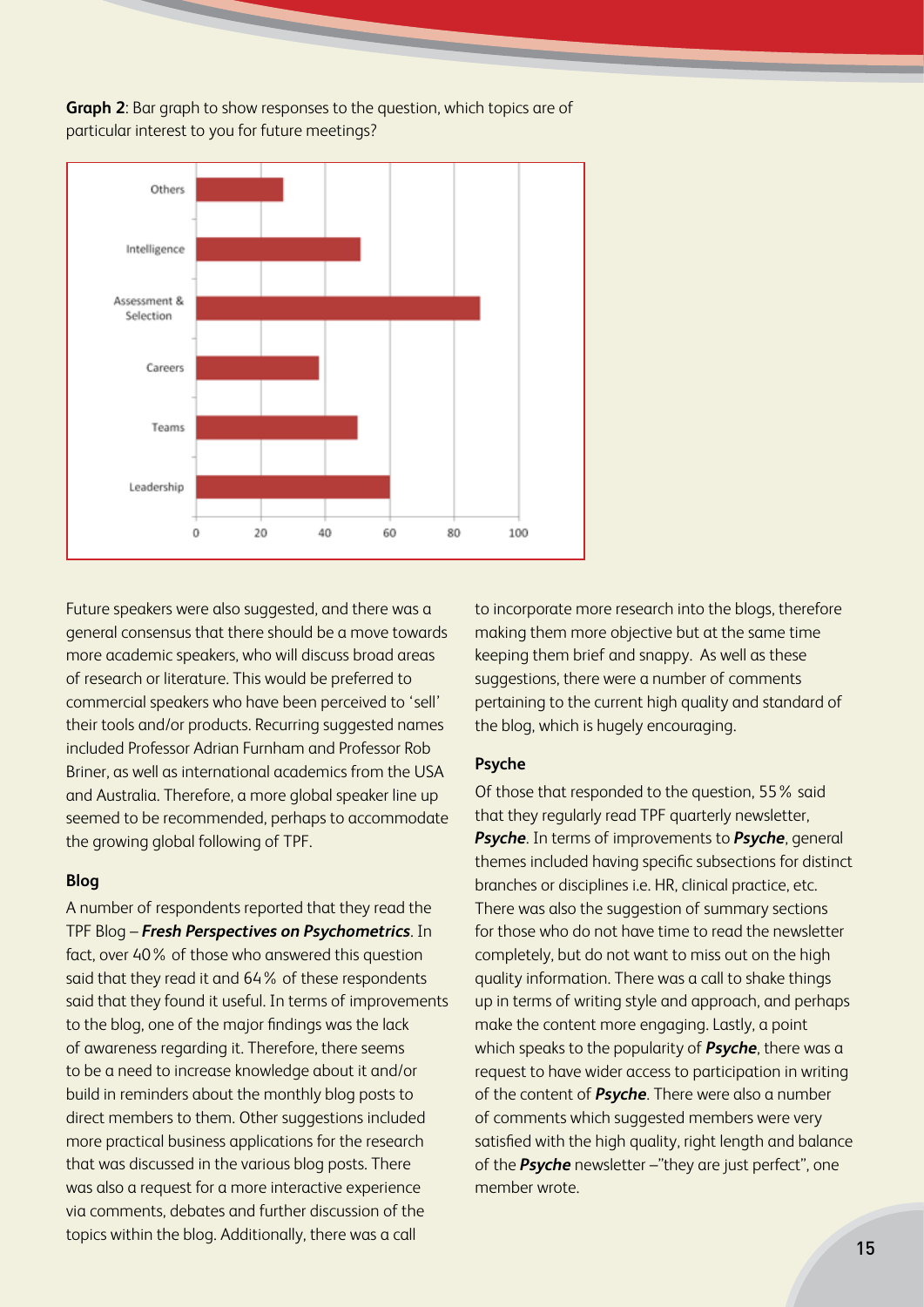#### **Secondment to the Committee**

Another very important point was that 16 respondents said that they would like to be seconded to the committee for particular projects. We would encourage these members or non-members alike to get in touch with the committee through our administrative service (email: admin@psychometricsforum.org), specifying the type of project they would be interested in being involved in, and we would be delighted to continue the discussion moving forward.

Finally, I would like to thank both Rajesh Chopra and Ann Rodrigues (TPF Committee Members) for their hard work in setting up this survey and analysing the data here for us.

We look forward to hearing your comments.

All the best,

*Xanthy Kallis The Psychometrics Forum Chair July 2013*

## The Relationship between Leadership Effectiveness and Personality



*John Jackson*

from Wendy Lord & Jon Cowell's presentation to the Psychometrics Forum Event – 17th April 2013

John Jackson – Fusion Leadership

This session reported on some research currently being undertaken by Hogrefe Ltd. and Edgecumbe Group to map the behavioural insights provided by the NEO PI-R onto the Primary Colours Model of leadership. The aim of this collaboration is to be able to produce an informative computer-generated report for use in leadership coaching.

This session was structured around three broad topic areas:

- 1. Some general measurement issues
- 2. A framework for mapping personality and leadership
- 3. Automating the process

#### **Measurement issues**

As a starting point Wendy proposed it was vital to be clear on how both personality and leadership are defined as constructs before seeking to explore relations between the two. Wendy suggested personality could be defined as a person's typical or preferred behavioural style, including thinking style as well as style of 'doing'. In Wendy's view the NEO PI-R was the first, and remains the most comprehensive commercial available measure of the Five Factor Model of personality.

Extrapolating from personality to leadership involves posing a number of questions. How do effective leaders typically understand the world and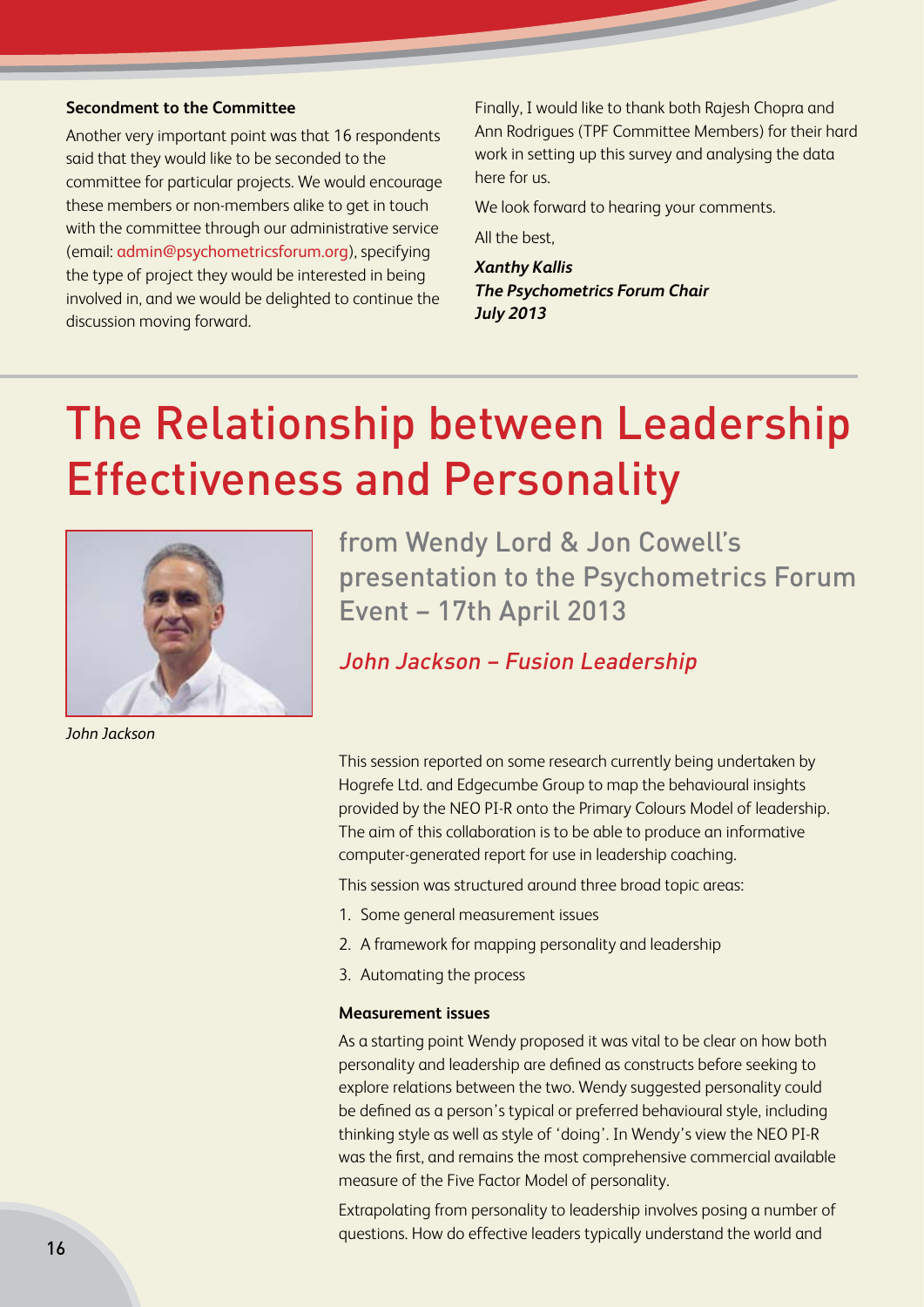operate within it? How do we isolate those aspects of effective leadership that are influenced by personality and can be measured by a psychometric assessment of personality? Are individual differences in typical style relevant to developing 21st century leaders?

Aside from personality, Wendy also sees other constructs (i.e. aspects of psychological functioning) as being potentially significant for leadership, including critical thinking ability; situational judgement; self-regulation and unconscious bias. Wendy's own view was that the first three of these can generally be seen as positive for leadership, whereas the last one was more of a negative influence. For Wendy the central question in this research is "With what aspects of leadership is this person temperamentally compatible?" She believes the Edgecumbe Primary Colours model provides a useful framework for addressing this question.

#### **Framework for mapping personality and leadership**

Jon Cowell reported from his literature review and the model which had informed this research. One broad conclusion from this was that strong employee engagement was generally good for a range of key organisational outcomes, including sales and customer loyalty. As effective leadership is an important factor in determining levels of employee engagement the indirect link between leadership and tangible organisational results looks to be strong.

Jon referred to a meta-analysis (Derue, Nahrgang, Wellman & Humphrey, 2011) which extended the hypothesised links between leader traits, leadership behaviours and leadership effectiveness.



Within this research a combination of intelligence and the five factors within the 'Big Five' model of personality are postulated to drive key leadership behaviours. These behaviours include being able to focus on the job in hand and to get things done (task oriented); a sensitivity to the significance of relationships and an ability to build and sustain these (relationship oriented); and an appetite for change (change oriented). It is a combination of these behaviours that determines overall leadership effectiveness as measured by the effectiveness of the actual leaders; the overall performance of the group; the job satisfaction that followers express; and more general satisfaction with the leader.

Key results of this research suggests that "who you are" and "what you do" has a significant impact on a person's leadership effectiveness. It was suggested that around 25% of leadership effectiveness stems from leadership traits, with as much as 75% arising from leadership behaviours. This view of leadership effectiveness also suggests that being effective is really as much about "leadership beingness" as it is about "leadership doingness". The charisma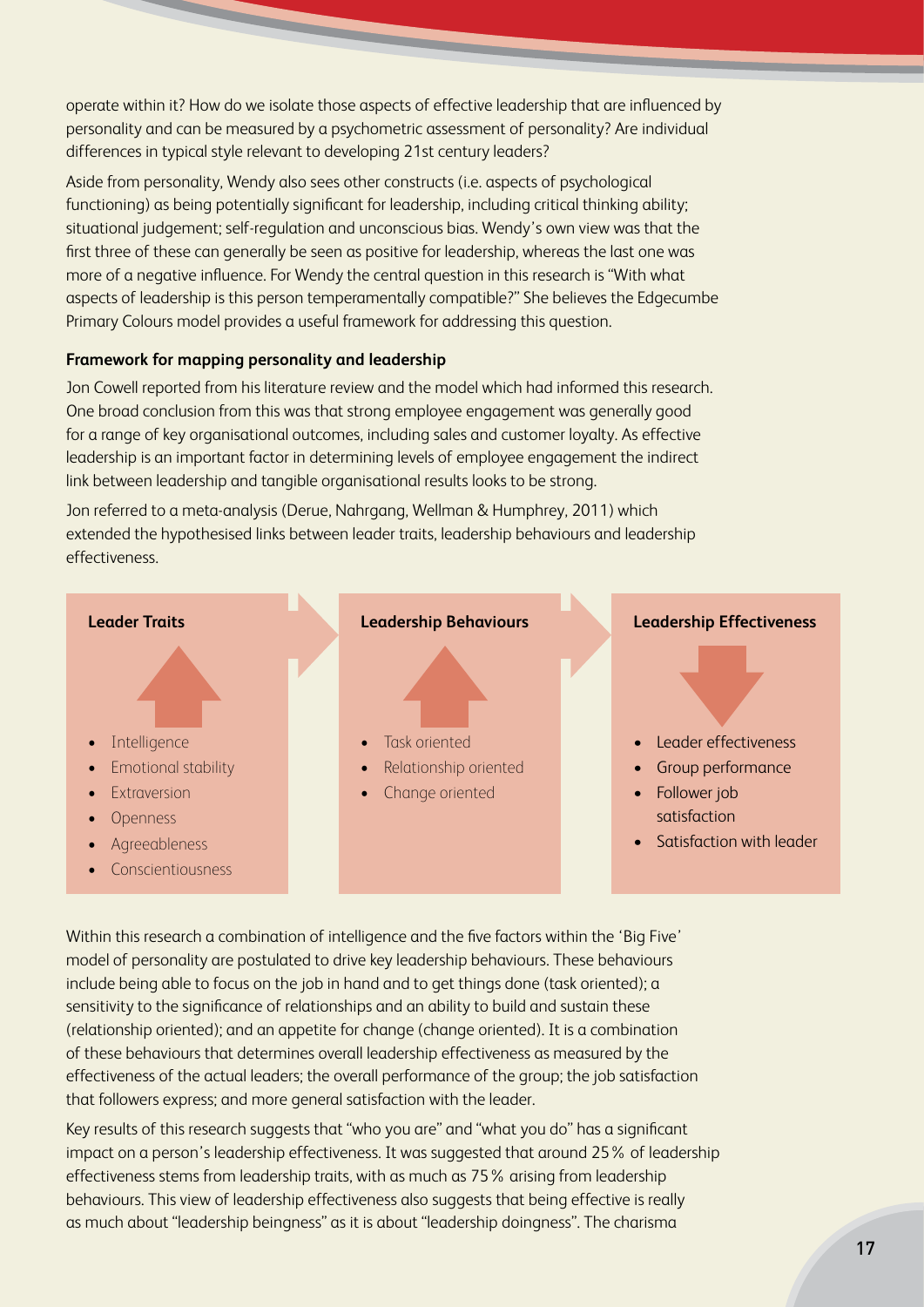of the charismatic leader reflects the subtle sense of presence and "beingness" in stark contrast to the results oriented, driving, "doingness" of many recognisable and energetic leaders.

The research by Derue, Nahrgang, Wellman & Humphrey indicates that leader traits and behaviours combine to predict significant elements of leadership effectiveness and related outcomes:

- Leader effectiveness 58% of observed variance accounted for, of which 25% from direct trait effects, 75% from behaviours
- Group performance 31% of observed variance accounted for of which 38% from traits, 62% from behaviours
- Job satisfaction 56% of observed variance accounted for, of which 6% from traits, 94% from behaviours
- Follower satisfaction 92% of observed variance accounted for, of which 15% from traits, 85% from behaviours

Jon then went on to link this research to the Primary Colours model of leadership. This model is framed around three associated domains – see diagram to the right.

Jon talked through the implications for the overlaps between domains in the Primary Colours model, e.g. striking the right team-working balance between concern for results (blue) and the need to maintain harmonious relationships (red). Intuitively these overlaps work well but the central, leading segment at the core of the model is a bit more challenging to articulate and explain. For Jon this conjunction is essentially about 'creating a moral world' for the truly effective leader.

Outside of leader traits, behaviours and an ability to balance the sometimes competing demands of providing direction, keeping the peace and ensuring the tasks get done, coping with pressure is seen to be an additional, vital

moderating element of effective leadership. An ability to soak up pressure without passing it directly on to followers, and at the same time maintaining the right level of balance and mix of behaviours makes true leaders stand out from those who cope only in easier times.

For Jon all of these competing demands suggest that it is virtually impossible to identify leaders who will thrive in every given context. The clear solution looks to be to acknowledge this; to recognise that most leaders will be "incomplete individuals" to some extent, but that their shortcomings can be overcome by recruiting the "complete team" to work with them.

These views of leadership provides a high level taxonomy of guidance as the basis for leadership development and coaching as outlined here:

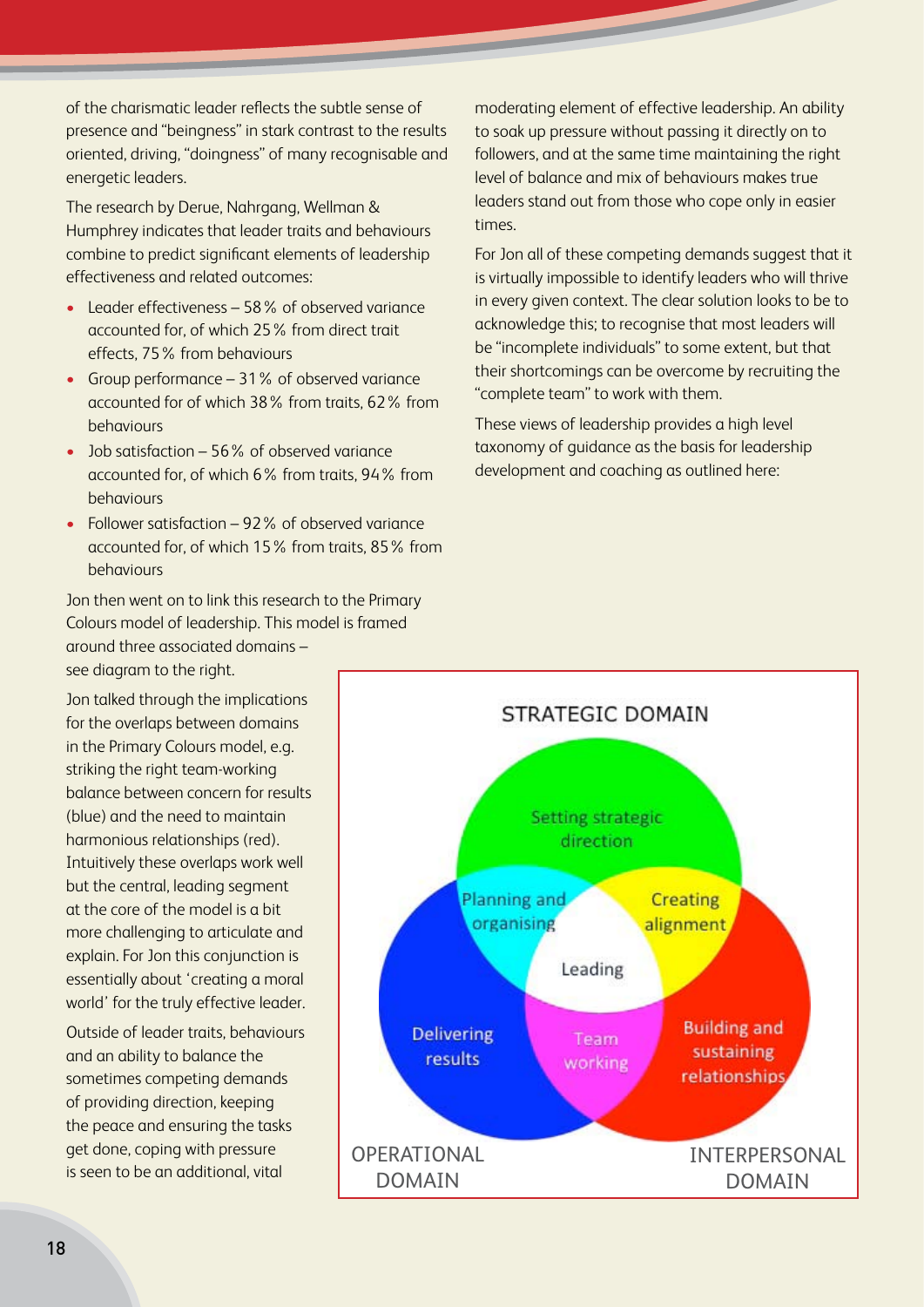|                             | <b>STRENGTH</b>                      | LIMITATION                                        |
|-----------------------------|--------------------------------------|---------------------------------------------------|
| <b>Personality helps:</b>   | Natural strength<br><b>WORK WITH</b> | Potential strength<br><b>WORK ON</b>              |
| <b>Personality hinders:</b> | Fragile strength<br><b>WORK ON</b>   | <b>Resistant limitation</b><br><b>WORK AROUND</b> |

In summary the tips for each scenario look to be:

- 1. In contexts where a leader's personality really helps and they have a natural strength in their personality they really need to work **with** that strength and use it to the full.
- 2. In similar contexts, but where the leader's personality is more of a potential strength rather than a natural one the leader has to work **on** their personality as well as draw on it.
- 3. Similarly in scenarios where personality hinders rather than helps a leader, but where they have a 'fragile strength' the guidance is again to work **on** personality.
- 4. Finally, where leader personality is a drawback to such an extent that it may be seen as a 'resistant limitation' the leader may even have to work **around** that limitation rather than divert energy into vain efforts to develop it.

In closing Wendy reported that the NEO has now been fully mapped onto the Primary Colours Leadership model. The overall aim for both Hogrefe and Edgecumbe remains to be able to drive out an automated report for people that will be useful in leadership development and coaching.

*John Jackson Fusion Leadership*

## Heroes, landmarks and blind alleys in personality assessment

### Early type theories

### Dr Hugh McCredie

#### **Galen (AD 131–200)**

Galen qualifies as the super-hero in this series of articles. He took his inspiration from the proto-science of Greek antiquity and his model of personality is still being validated by contemporary 21st century psychologists.

600 years before Galen, the Greek philosopher Empedocles (circa 450 BC) asserted that all nature is composed of four elements:

- • *Air*: warm and moist
- *Earth:* cold and dry
- **Fire**: warm and dry
- **Water:** cold and moist



*Dr Hugh McCredie*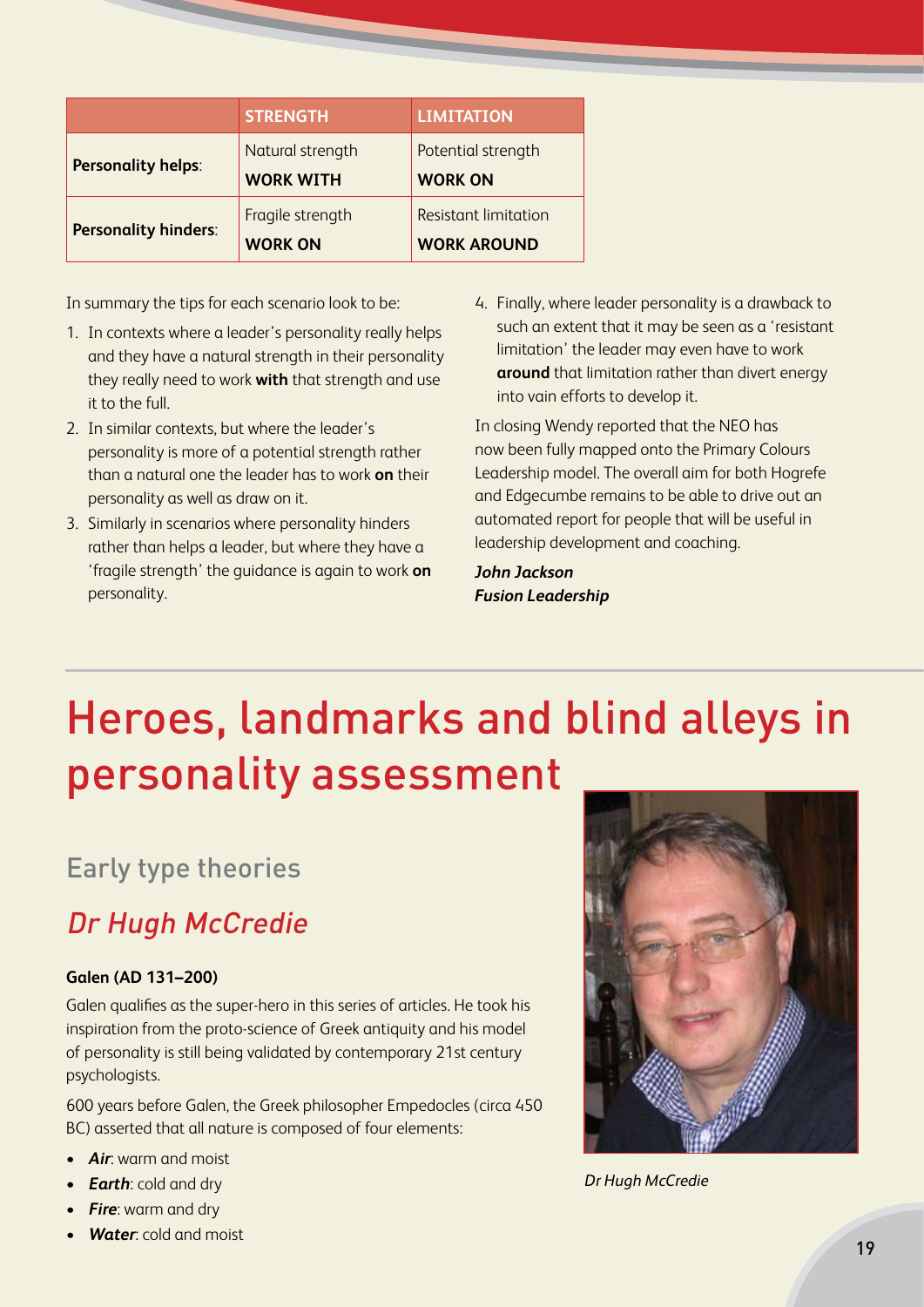Shortly after Empedocles, the Greek physician (and formulator of the famous medical oath), Hippocrates (460–370 BC), postulated, or promulgated, the idea that human moods and emotions were caused by body fluids (or 'humors): blood, yellow bile, black bile, and phlegm.

Based on these beliefs, Galen developed his typology of temperament in a dissertation entitled De temperamentis. He asserted four temperament type categories and the dominant element and bodily fluids/humours with which they were associated:

| Temperament (emotion)   | Dominant element | <b>Bodily fluid/organ</b> |
|-------------------------|------------------|---------------------------|
| Sanguine (happy)        | air              | blood/liver               |
| Choleric (angry)        | fire             | bile/spleen               |
| Melancholic (depressed) | earth            | black bile/gall bladder   |
| Phlegmatic (calm)       | water            | phlegm/lungs & brain      |

*De temperamentis* was first translated from Greek into Latin by Thomas Linacre (circa 1460 –1524) an English humanist, scholar and physician, after whom Linacre College, Oxford is named. A revision of Linacre's translation by the distinguished physician, and Harveian Orator, Joseph Frank Payne, was published in 1896 and is currently in print (Galen, Linacre & Payne, 2012), albeit with Galen's text still in Latin!

In subsequent articles, we shall see how several authors have related Galen's temperaments to modern psychometrics. This confirms the amazing prescience of Galen's taxonomy, notwithstanding that the original elemental and biological correlates were long-since abandoned. How many contemporary psychometric models and are likely to be around in 3800AD, 1800 years after they were formulated? In the meantime we can note the linking insights of two giants, the philosopher Kant

(1724–1804) and the early psychologist Wundt (1832–1920). Kant and Wundt located the four temperaments in the quadrants of two orthogonal dimensions, emotionality and activity (Matthews et al., 2003, p. 9):

With which of the modern Big Five factors are these dimensions likely to be associated?

#### **Carl Gustav Jung (1875–1961)**

Jung was a Swiss psychiatrist and a son of the Manse. His principal claim to fame was to provide an alternative, developmental, view on the role of the unconscious in contrast to the emphasis of Sigmund Freud (1856–1939) on the process of maturation to sexual identity. There is a metaphysical or mythical, rather than a scientific, quality to much of Jung's published work. It is interesting that in the, quite substantial, entry on

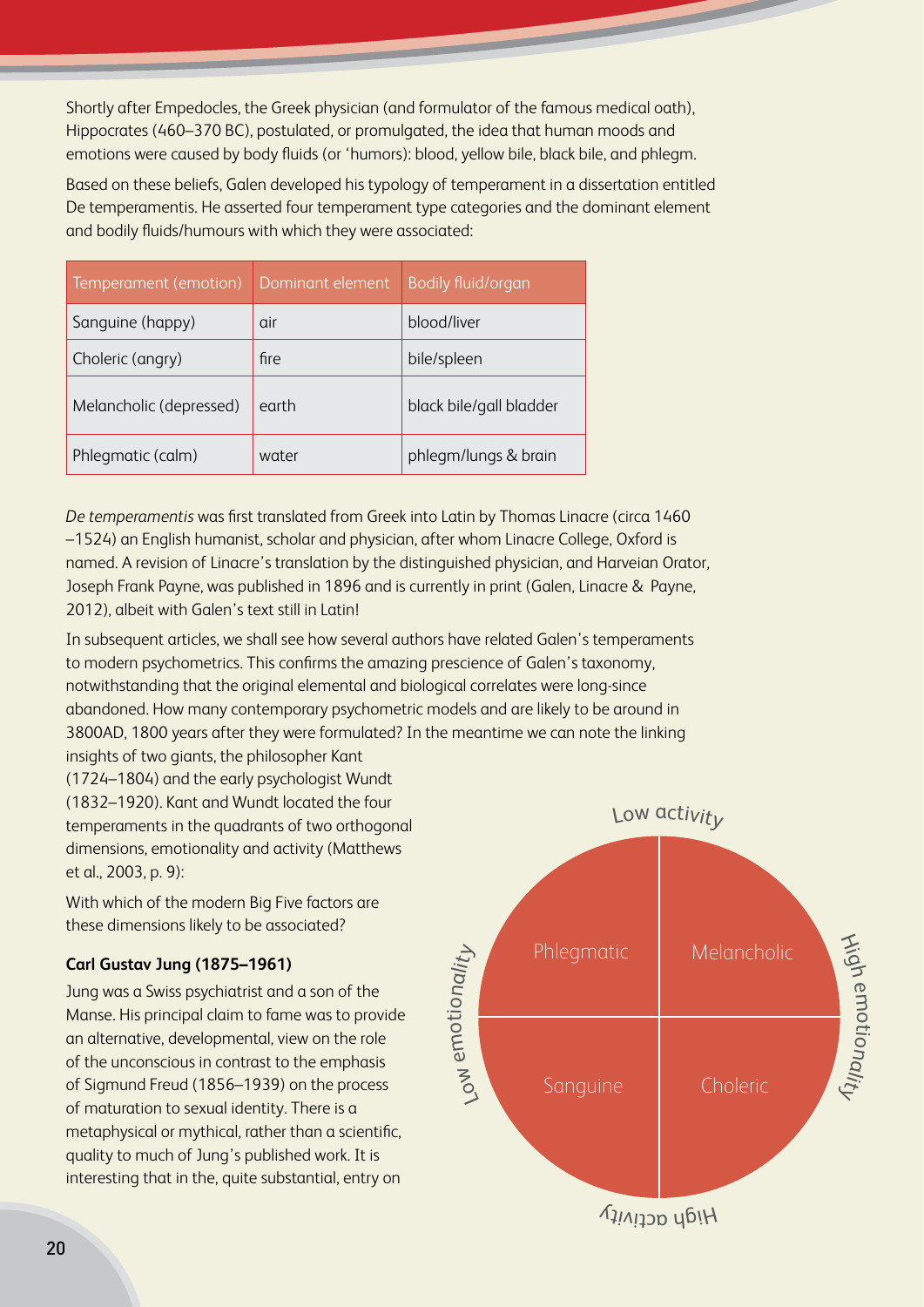Jung in *The Oxford companion to the mind* (Gregory, 1987), there is not a single reference to Jung's theory of personality type; the inference being that this was secondary to the main thrust of Jung's contribution to psychology and psychiatry.

As indicated, a primary focus of Jung's work was on the ideal trajectory of the adult human mind towards full development, or 'individuation' as he termed it. He offered his model of psychological types as a means of explaining the individuation process (Jung, 1921, 1971) proposing four main *functions* of human consciousness:

- Two perceiving functions: Sensing and Intuition
- Two judging functions: Thinking and Feeling

The exercise of these functions was moderated by two main attitude types: extraversion and introversion to yield eight distinct type categories which differentiate individuals:

- Extraverted sensing types
- Introverted sensing types
- Extraverted intuition types
- Introverted intuition types
- Extraverted thinking types
- Introverted thinking types
- **Extraverted feeling types**
- Introverted feeling types

The route to individual development is, first, to identify the dominant function, which operates in the realm of the individual's consciousness and, from there, to locate its polar opposite. The latter operates unconsciously so the task is to raise awareness of it in stages and subsequently integrate it into the conscious mind and so achieve individuation.

The challenge to 'operationalize' Jung's model was picked up by Katharine Cook Briggs and her daughter, Isabel Briggs Myers in the Myers-Briggs Type Indicator, which was first published in 1962. In the meantime, *The Oxford dictionary of psychology* (Colman, 2001) credits Jung with introducing the concept of introversion/extraversion to the world in 1910. Extraversion is derived from two Latin words *extra* outside and *vertere* to turn; thus, 'outward turning'.

#### **Contributions that 'did not fly'**

The most notorious theory of personality, which eventually crash landed, was Phrenology originated by Franz Joseph Gall (1758–1828). This supposed

mental faculties were located in specific areas of the brain detectable through bumps on the skull. Although discredited, modern brain scanning devices are detecting some localisation of personality factors.

There were two personality taxonomies based on body types. The first was the 'constitutional' typology propounded by Kretschmer (1888–1964) and included the asthenic (frail), athletic (muscular) and pyknic (plump) body types. The second was by Sheldon (1899–1977) consisting of ectomorph (thin), endomorph (fat) and mesomorph (in between) 'somatypes'. Neither of these taxonomies found acceptable empirically supported personality correlates.

#### **Types and traits**

Type theories, such as those outlined in this article are implicitly or explicitly based on categorical distinctions. In contrast, trait models tend to presume continuous dimensions. Notwithstanding the availability, or otherwise, of data distributions, psychologists have a conditioned distrust of categories arising from the discovery that, aside from geometric shapes, most phenomena belong to 'fuzzy' categories. If we struggle to define precisely a concept so basic as that of gender how can we emphatically distinguish between extraverts and introverts? It is safest to assume continuous dimensions as the default position.

The next article in this series is entitled 'Early implicit measures and the first psycho-lexical trait studies'.

**Dr Hugh McCredie** is a Chartered Psychologist, Vice-chair of the Psychometrics Forum and author of 'Selecting and developing better managers'

#### **References**

Colman, A. M. (2001) *The Oxford dictionary of psychology*, Oxford: **OUP** 

Galen, Linacre, T. & Payne, J. F. (2012) *Galeni Pergamensis de Temperamentis*, Lightning Source UK Ltd

Gregory, R. (1987) *The Oxford companion to the mind Oxford*: OUP

Jung, C. G. (1971). *Psychological Types*. Princeton, New Jersey: Princeton University Press

Matthews, G., Deary, I. & Whiteman, M. C. (2003) Personality traits, Cambridge: CUP